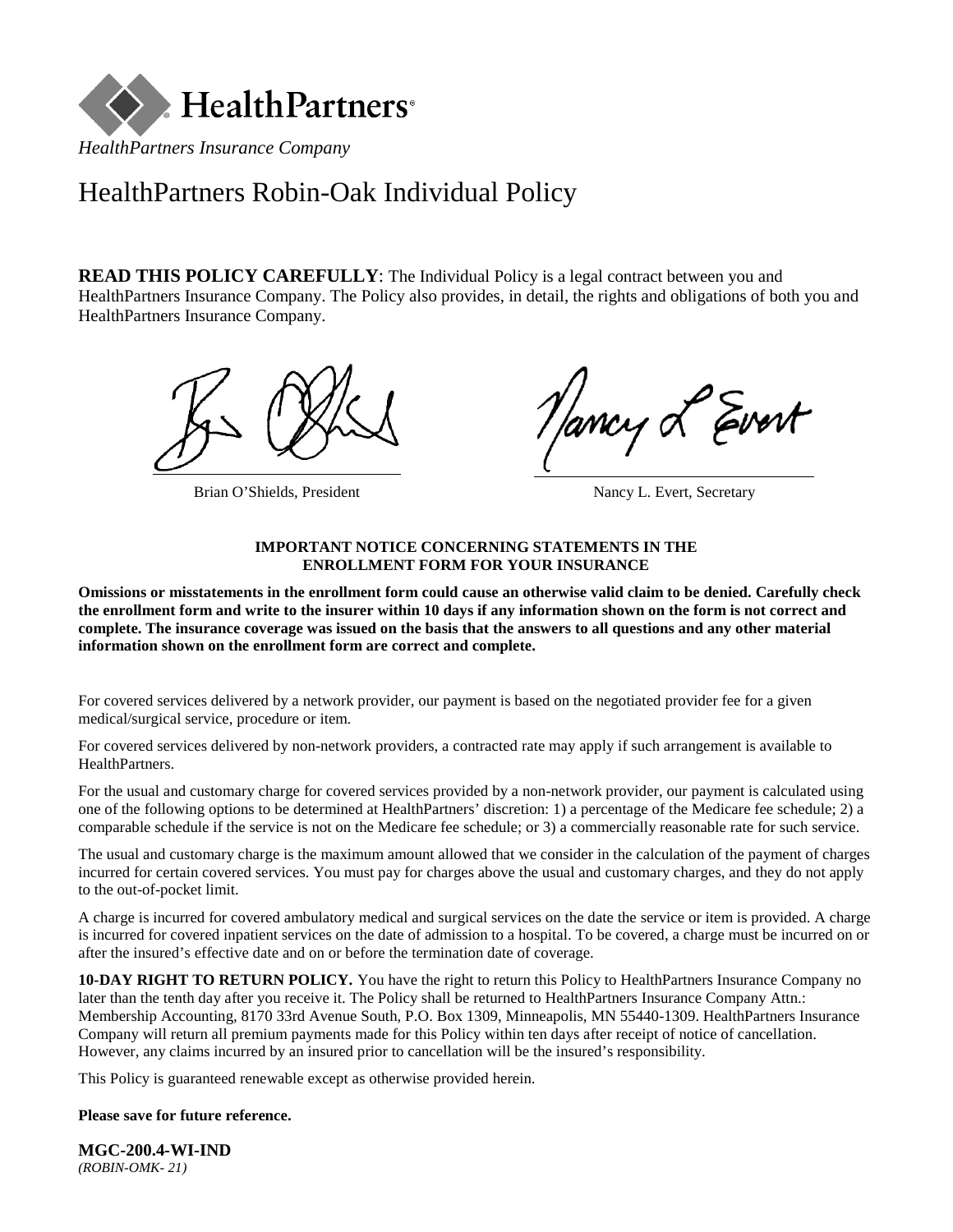#### **NOTICE: LIMITED BENEFITS WILL BE PAID WHEN NON-PARTICIPATING PROVIDERS ARE USED.**

**You should be aware that when you elect to utilize the services of a non-participating provider for a covered service, benefit payments to such non-participating provider are not based upon the amount billed. The basis of your benefit payment will be determined according to your policy's fee schedule, usual and customary charge (which is determined by comparing charges for similar services adjusted to the geographical area where the services are performed), or other method as defined by the Policy. YOU RISK PAYING MORE THAN THE COINSURANCE, DEDUCTIBLE AND COPAYMENT AMOUNT DEFINED IN THE POLICY AFTER THE PLAN HAS PAID ITS REQUIRED PORTION. Non-participating providers may bill enrollees for any amount up to the billed charge after the plan has paid its portion of the bill. Participating providers have agreed to accept discounted payment for covered services with no additional billing to the enrollee other than copayment, coinsurance and deductible amounts. You may obtain further information about the participating status of professional providers and information on out-of-pocket expenses by calling 952-883- 5036 or 1-888-922-2313 number on your identification card or visiting HealthPartners' website at [healthpartners.com.](http://www.healthpartners.com/)**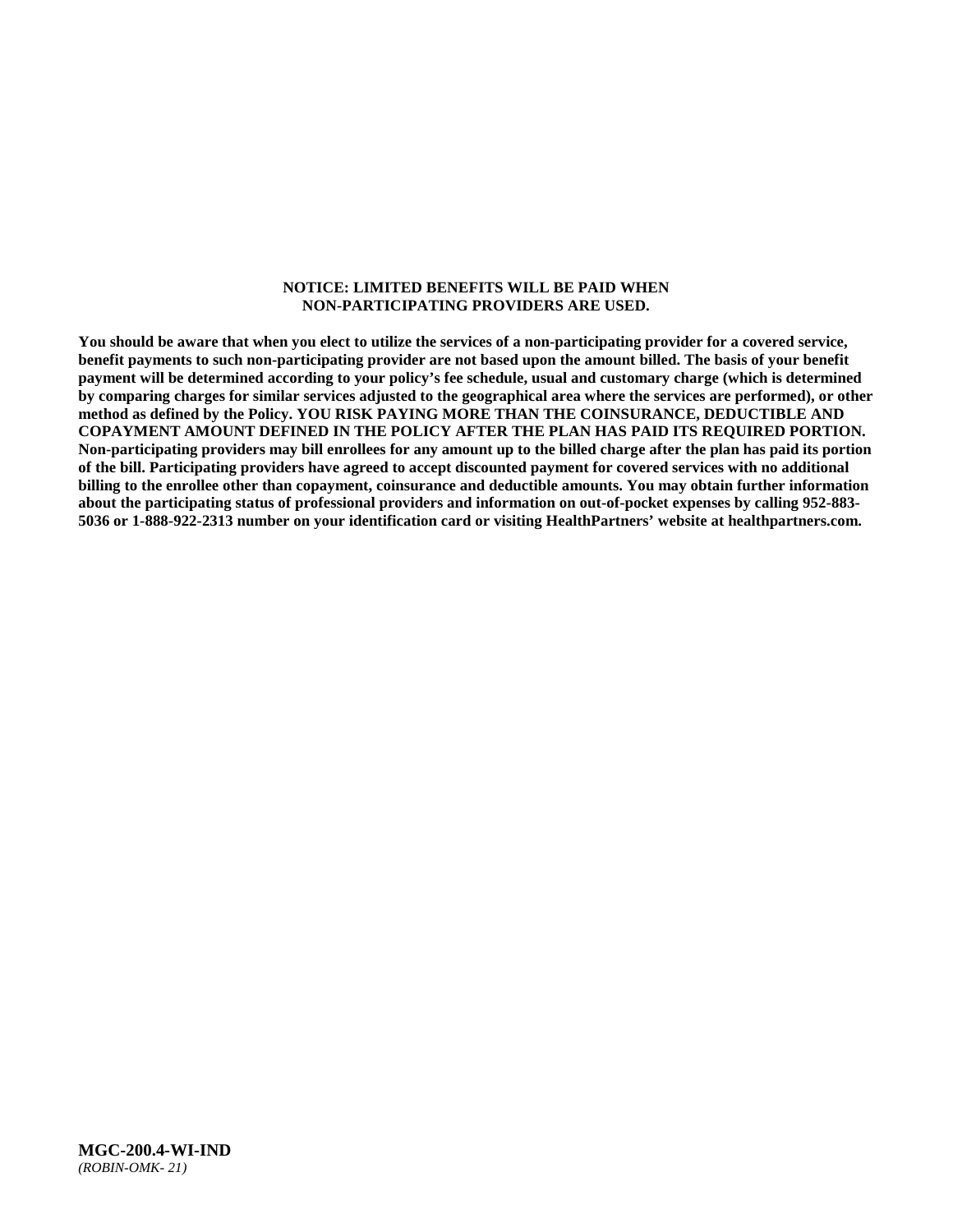### **TABLE OF CONTENTS**

| <b>Section</b>        | Page |
|-----------------------|------|
|                       |      |
|                       |      |
|                       |      |
|                       |      |
|                       |      |
|                       |      |
|                       |      |
|                       |      |
|                       |      |
|                       |      |
|                       |      |
|                       |      |
|                       |      |
|                       |      |
|                       |      |
|                       |      |
|                       |      |
|                       |      |
|                       |      |
|                       |      |
|                       |      |
|                       |      |
|                       |      |
|                       |      |
|                       |      |
|                       |      |
|                       |      |
|                       |      |
|                       |      |
|                       |      |
|                       |      |
|                       |      |
|                       |      |
| <b>AMENDMENT(S)</b>   |      |
| <b>BENEFITS CHART</b> |      |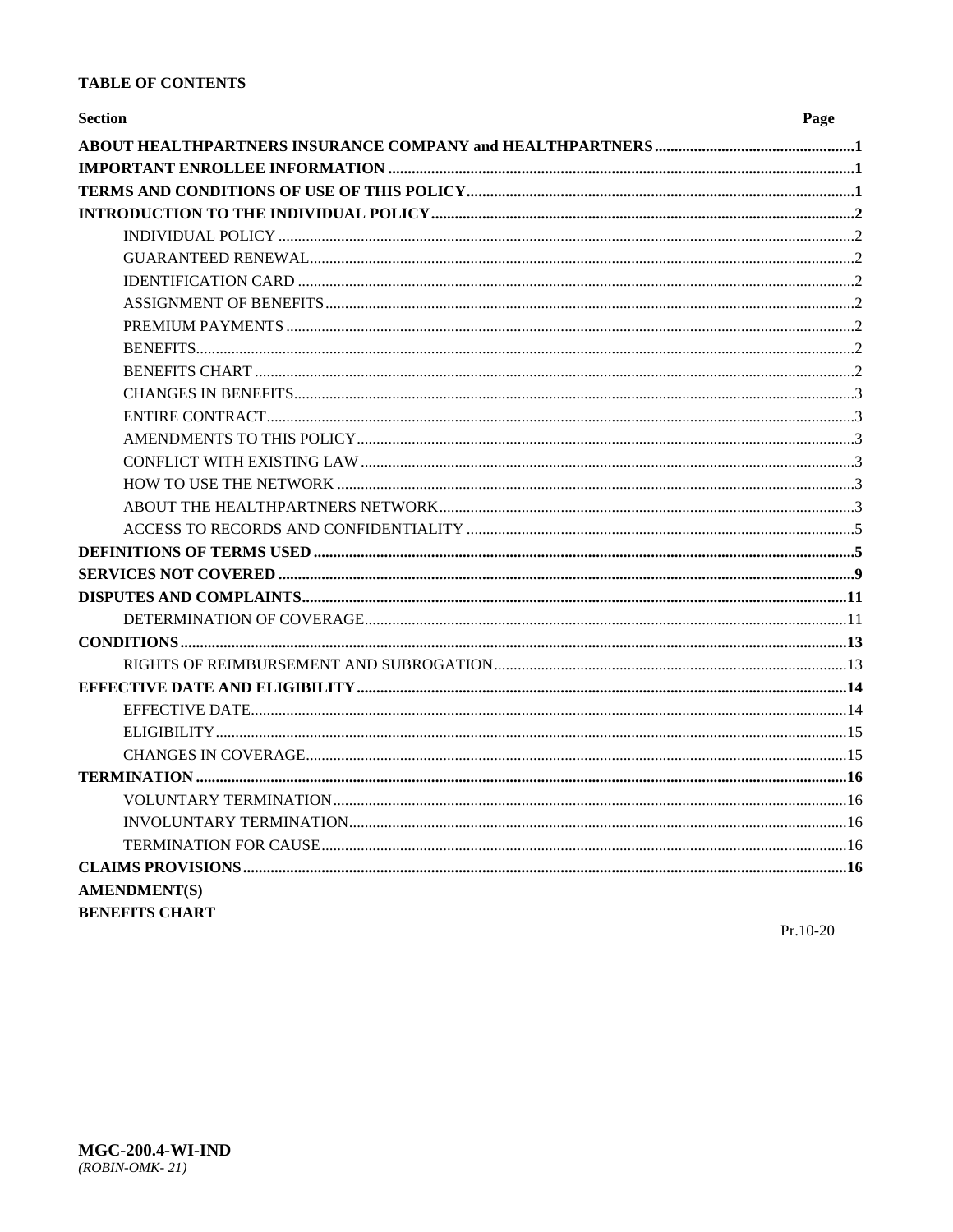### **HEALTHPARTNERS MISSION** *TO IMPROVE HEALTH AND WELL-BEING IN PARTNERSHIP WITH OUR MEMBERS, PATIENTS AND COMMUNITY***.**

# <span id="page-3-0"></span>**ABOUT HEALTHPARTNERS INSURANCE COMPANY AND HEALTHPARTNERS**

**HealthPartners Insurance Company**. HealthPartners Insurance Company is the insurance company underwriting the benefits described in this Policy. HealthPartners Insurance Company is a part of the HealthPartners family of related organizations. When used in this Policy, "we", "us" or "our" has the same meaning as HealthPartners Insurance Company.

**HealthPartners, Inc. (HealthPartners).** HealthPartners is a non-profit corporation which is licensed by the State of Minnesota as a Health Maintenance Organization (HMO). HealthPartners is the parent company of a family of related organizations and provides network access and administrative services for HealthPartners Insurance Company.

**The coverage described in this Policy may not cover all your health care expenses. Read this Policy carefully to determine which expenses are covered.**

# <span id="page-3-1"></span>**IMPORTANT ENROLLEE INFORMATION**

- You have the right to a grace period of 10 days for each premium payment due, when falling due after the first premium payment, during which period the Policy shall continue in force.
- Insureds on Medicare have the right to voluntarily disenroll from HealthPartners Insurance Company and the right not to be requested or encouraged to disenroll, except in circumstances specified in federal law.
- Insureds on Medicare have the right to a clear description of nursing home and home care benefits covered by HealthPartners Insurance Company.
- Certain services or medical or dental supplies are not covered. Read this Policy for a detailed explanation of all exclusions.
- Your spouse and any eligible dependents may purchase his or her own Policy under certain circumstances.
- Your coverage may be cancelled by you or us only under certain conditions. Read this Policy for the reasons for cancellation of coverage.

# <span id="page-3-2"></span>**TERMS AND CONDITIONS OF USE OF THIS POLICY**

- This document may be available in printed and/or electronic form.
- Only HealthPartners Insurance Company is authorized to amend this document.
- Any other alteration to a printed or electronic plan document is unauthorized.
- In the event of a conflict between printed or electronic plan documents only the authorized plan document will govern.

HealthPartners Insurance Company and HealthPartners names and logos and all related products and service names, design marks and slogans are the trademarks of HealthPartners Insurance Company and HealthPartners or their related companies.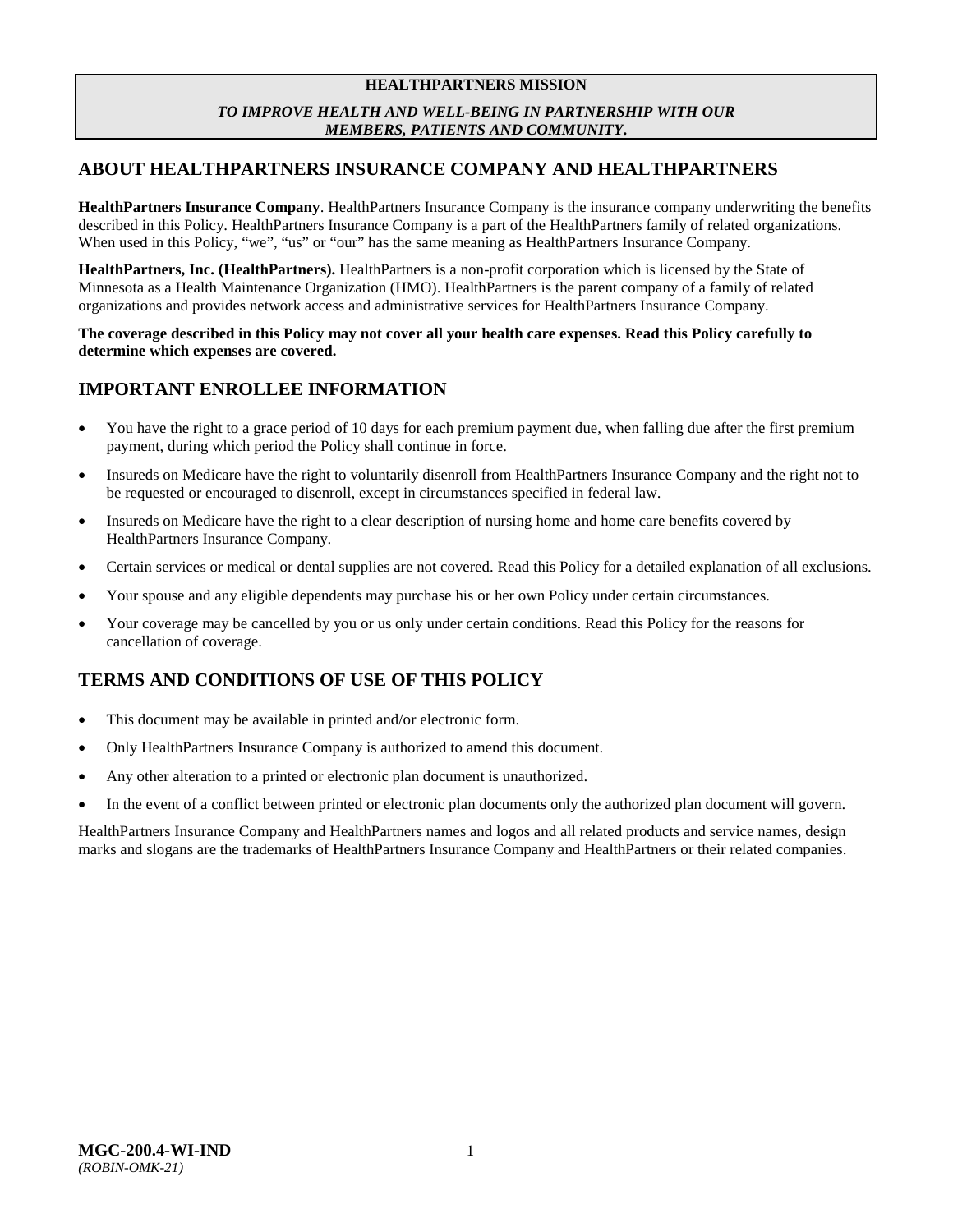# <span id="page-4-0"></span>**INTRODUCTION TO THE INDIVIDUAL POLICY**

### <span id="page-4-1"></span>**INDIVIDUAL POLICY**

The Individual Policy ("this Policy") is the enrollee's evidence of coverage, and is issued by HealthPartners Insurance Company. This Policy, the Benefits Chart, any amendments and the enrollment form are the whole agreement between HealthPartners Insurance Company and the enrollee. It covers the enrollee and the enrolled dependents (if any) as named on the enrollee's enrollment form. This Policy replaces an enrollee's prior Policy with HealthPartners Insurance Company, if any, as of the effective date of this Policy.

### <span id="page-4-2"></span>**GUARANTEED RENEWAL**

Coverage under this Policy begins on the effective date printed on or accompanying your initial identification card. This Policy is guaranteed to automatically renew annually thereafter if the required premium payment is made. Coverage continues until this Policy is replaced or terminated, as long as its conditions are met. By making premium payments or by having them made on your behalf, you accept the terms and provisions of this Policy. This Policy renews on the first day of each calendar year following your enrollment in the plan. Renewal is subject to our right to terminate your Policy due to your non-payment of premium or for fraud or intentional misrepresentation of a material fact, or as otherwise described in the section titled, "TERMINATION".

### <span id="page-4-3"></span>**IDENTIFICATION CARD**

An identification card will be issued to you at the time of enrollment. You will be asked to present your identification card whenever you receive services. You may not permit anyone else to use your card to obtain care.

### <span id="page-4-4"></span>**ASSIGNMENT OF BENEFITS**

You may not, in any way, assign or transfer your rights or benefits under this Policy. In addition, you may not, in any way, assign or transfer your right to pursue any causes of action arising under this Policy including, but not limited to, causes of action for denial of benefits under the Policy.

### <span id="page-4-5"></span>**PREMIUM PAYMENTS**

Coverage under this Policy is conditioned on our regular receipt of the enrollee's premium payments. Premium payments are based upon the policy type and the number and status of any dependents enrolled with the enrollee. Premium payments do not take into account the claim experience or any change in health status of the enrollee, which occurs after the initial issuance of this Policy. Your premium payments usually change annually on your Renewal Date (which may be different than your effective date), subject to 60 days' notice. The Renewal Date of the Policy may be subject to change. HealthPartners will default your premium payments to a pre-payment, mailed paper statement, on a monthly cycle.

### <span id="page-4-6"></span>**BENEFITS**

This Policy provides HealthPartners Network Benefits **(**N**etwork Benefits)** underwritten by HealthPartners Insurance Company, when you seek medical and dental services delivered by participating network providers. This Policy describes your Network Benefits and how to obtain covered services.

This Policy also provides HealthPartners Non-Network Benefits **(Non-Network Benefits)** underwritten by HealthPartners Insurance Company, for medical and dental services delivered by non-network providers. This Policy describes your Non-Network Benefits and how to obtain covered services.

#### **Applicable to Non-Network Benefits**

**Second Opinions.** If you question a decision about medical or dental care, we cover a second opinion from another provider.

If you are insured under this Policy you may have access to certain additional benefits and discounts offered by or through an arrangement with HealthPartners from time to time.

### <span id="page-4-7"></span>**BENEFITS CHART**

Attached to this Policy is a Benefits Chart, which is incorporated and fully made a part of this Policy. It describes the amounts of payments and limits for the coverage provided under this Policy. Refer to your Benefits Chart for the amount of coverage applicable to a particular benefit.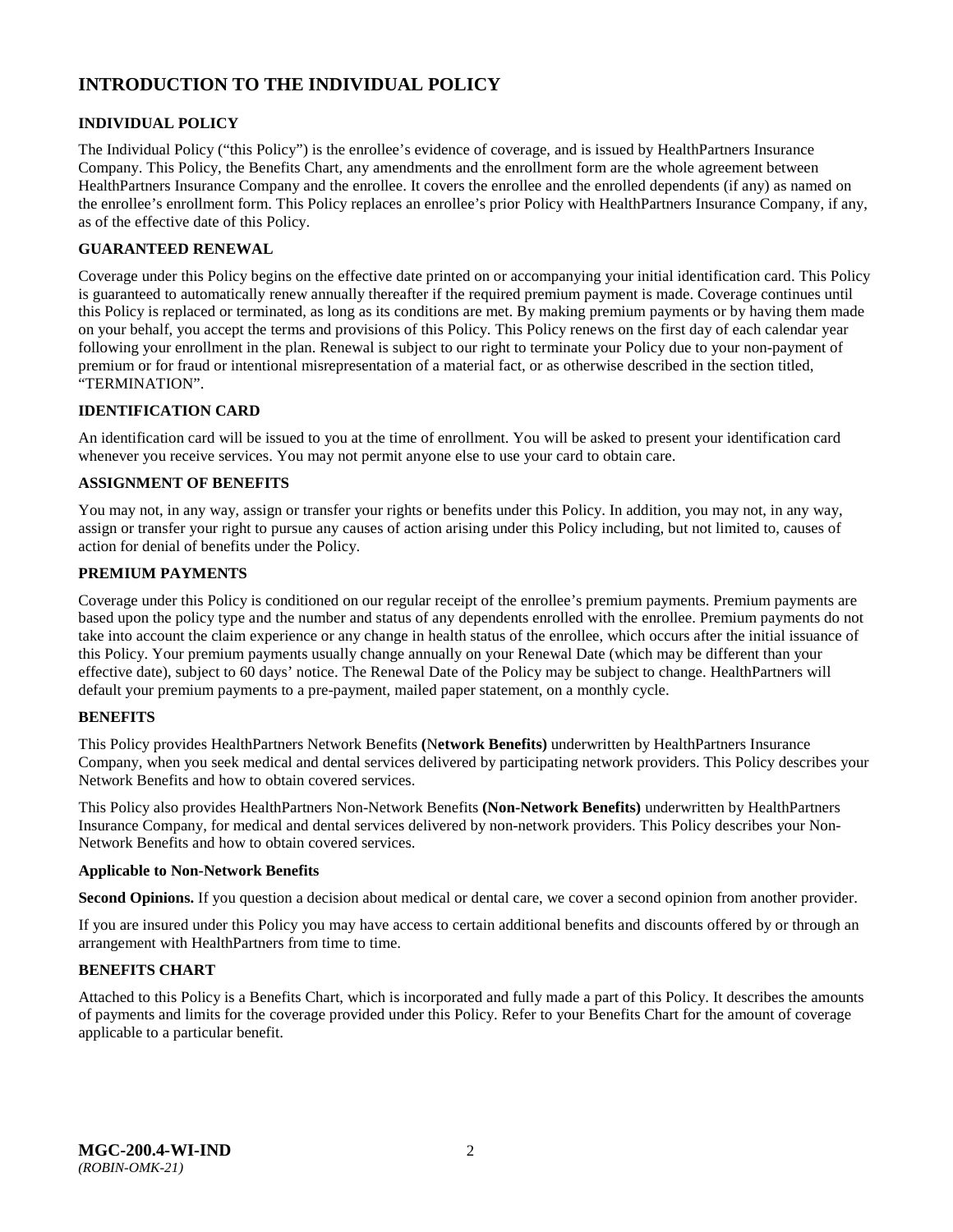### <span id="page-5-0"></span>**CHANGES IN BENEFITS**

We are permitted to change benefits under this Policy to maintain compliance with federal and state law. This includes, but is not limited to, benefit changes required to maintain a certain actuarial value or metal level. We may also change your deductible, copayment and/or coinsurance and out-of-pocket limit values on an annual basis to reflect cost of living increases. No change in this Policy shall be valid until approved by an executive officer of HealthPartners Insurance Company and unless such approval be endorsed on or attached to this Policy. No agent has authority to change this Policy or to waive any of its provisions.

### <span id="page-5-1"></span>**ENTIRE CONTRACT**

The documents below constitute the entire contract of insurance between you and HealthPartners and replace all other agreements as of the effective date of this Policy:

- This Policy,
- The Benefits Chart, and any amendments, and
- Your Enrollment Form.

### <span id="page-5-2"></span>**AMENDMENTS TO THIS POLICY**

Amendments which we include with this Policy or send to you at a later date are incorporated and fully made a part of this Policy.

### <span id="page-5-3"></span>**CONFLICT WITH EXISTING LAW**

In the event that any provision of this Policy is in conflict with Wisconsin or federal law, only that provision is hereby amended to conform to the minimum requirements of the law.

### <span id="page-5-4"></span>**HOW TO USE THE NETWORK**

#### **This provision contains information you need to know in order to obtain Network Benefits.**

This Policy provides coverage for services provided by our network of participating providers and facilities.

**Designated Physician, Provider or Facility.** This is a current list of network physicians, providers or facilities which are authorized to provide certain covered services as described in this Policy. Call Member Services for a current list.

**Network Provider.** This is any one of the participating licensed physicians, dentists, mental health and substance abuse treatment or other health care providers, facilities and pharmacies listed in your network directory, which has entered into an agreement with us to provide health care services to you.

**To see what physicians and other health care providers are in your network, log on to your "***my***HealthPartners" account at [healthpartners.com.](http://www.healthpartners.com/) If you need assistance locating a physician or other health care providers in your network, please call Member Services.** 

**Non-Network Providers.** These are licensed physicians, dentists, mental health and substance abuse treatment or other health care providers, facilities and pharmacies not participating as network providers.

### <span id="page-5-5"></span>**ABOUT THE HEALTHPARTNERS NETWORK**

**To obtain Network Benefits for covered services, you must select and receive services from network providers.** There are limited exceptions as described in this Policy.

**HealthPartners Network.** This is the network of participating providers described in the network directory.

**HealthPartners Network Clinic.** This is a participating clinic providing ambulatory medical or dental services.

**HealthPartners Network Urgent Care Clinic.** This is a participating clinic listed in your network directory, which provides medically necessary and appropriate urgent care, as covered in this Policy.

**Network Service Area.** This is the geographical area in which the network provides services to insureds. Contact Member Services for information regarding the service area.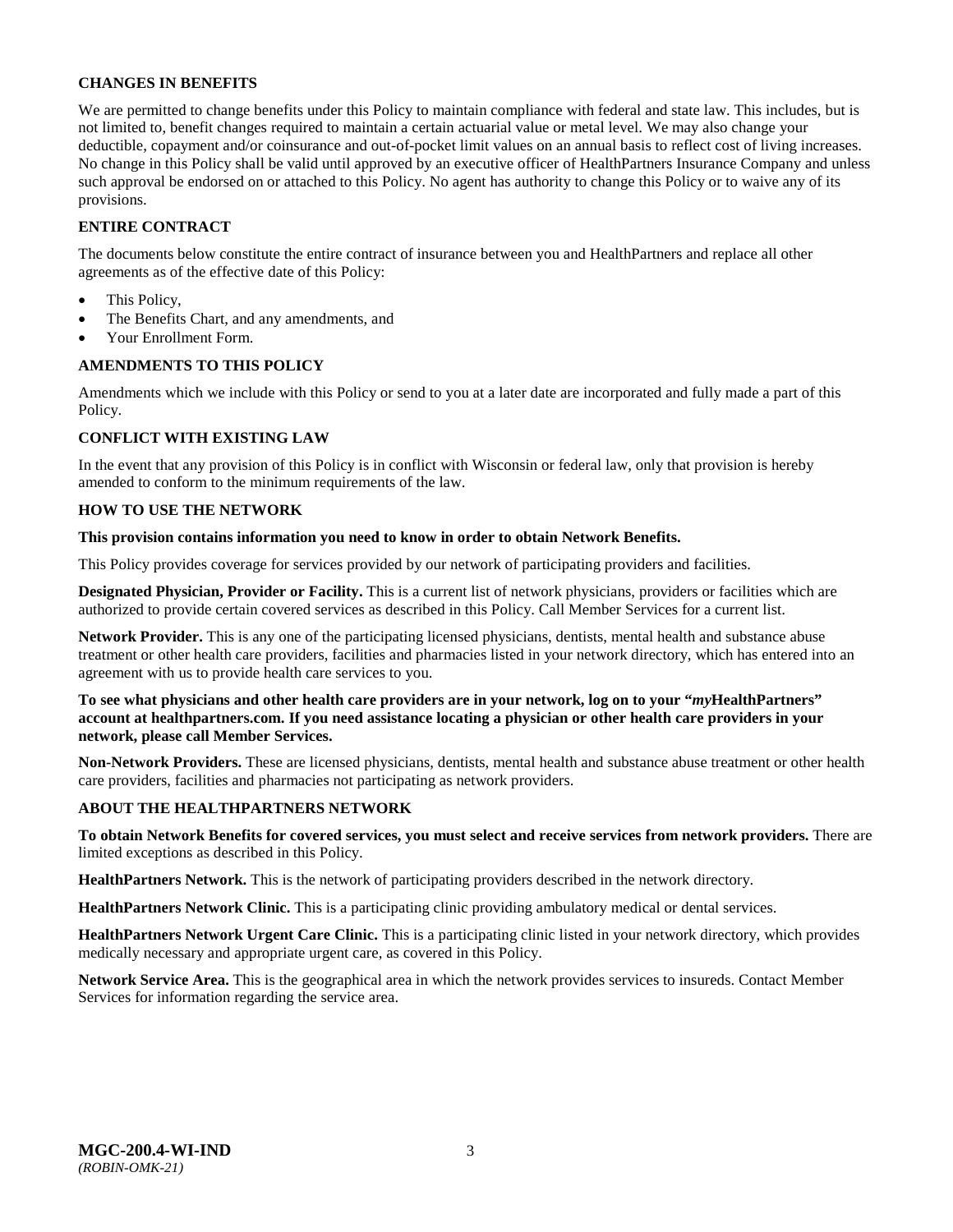**Continuity of Care.** In the event your current primary care physician provider is no longer a part of the network, you may continue to receive services from the provider, for the period of time shown below, and such services may be considered a covered benefit.

- Until the end of the current Policy Year if the material/information provided to you included a primary care physician provider who is not a part of the network; or
- If you are undergoing a course of treatment with a provider who is not a primary care physician, services will be continued until the shorter of (a) ninety (90) days after the provider's participation under the network ends, or (b) until the end of the course of treatment, or (c) until the end of the Policy Year; or
- If your course of treatment is maternity care, and you are beyond the first trimester of your pregnancy when the provider's participation under the network ends, services may be continued until the end of postnatal care for you and the newborn child.

Continuity of care benefits will not be available or may be discontinued if the provider no longer practices in the service area, or is terminated from the network for misconduct.

Call Member Services for further information regarding continuity of care benefits.

#### **Authorizations for Network Services**

There is no referral requirement for services delivered by providers within your network. You must obtain authorization from us for certain services for the services to be covered as Network Benefits. Your physician may be required to obtain prior authorization for certain services. Your physician will coordinate the authorization process for any services which must first be authorized. You may call Member Services, or log on to your "*my*HealthPartners" account at [healthpartners.com](http://www.healthpartners.com/) for a list of which services require prior authorization.

Our medical or dental directors, or their designees, make coverage determinations of medical and dental necessity and make final authorization for certain covered services. Coverage determinations are based on established medical and dental policies, which are subject to periodic review and modification by the medical or dental directors.

When an authorization for a service is required, we will make an initial determination within 14 calendar days, so long as all information reasonably needed to make the decision has been provided. This time period may be extended for an additional 14 calendar days. If we request additional information, you have up to 45 days to provide the information requested. If the additional information is not received within 45 days, a coverage determination will be made based on the information available at the time of the review.

When an authorization for an urgent service is required, we will make an initial determination within 72 hours, so long as all information reasonably needed to make a decision has been provided. In the event that you have not provided all information necessary to make a decision, you will be notified of such failure within 24 hours. You will then be given 48 hours to provide the requested information. You will be notified of the benefit determination within 48 hours after the earlier of our receipt of the complete information or the end of the time granted to you to provide the specified additional information.

If the determination is made to approve the service, we will notify your health care provider by telephone, and may send written verification.

If the initial determination is made not to approve the service, we will notify your health care provider and hospital, if appropriate, by telephone within one working day of the determination, and we will send written verification with details of the denial.

If you want to request an expedited review, or have received a denial of an authorization and want to appeal that decision, you have a right to do so. If your complaint is not resolved to your satisfaction in the internal complaint and appeal process, you may request an external review under certain circumstances. Refer to information regarding Complaint and Grievance Procedure in the section of this Policy titled, "DISPUTES AND COMPLAINTS" for a description of how to proceed.

Scheduled telephone visits must be provided by a designated, network provider.

Contracted convenience care clinics are designated on our web site when you log on to your "*my*HealthPartners" account at [healthpartners.com.](http://www.healthpartners.com/) You must use a designated convenience care clinic to obtain the convenience care benefit detailed in your Benefits Chart.

Durable medical equipment and supplies must be obtained from or repaired by approved vendors.

Non-emergent, scheduled outpatient Magnetic Resonance Imaging (MRI) and Computed Tomography (CT) must be provided at a designated facility. Your physician or facility will obtain or verify authorization for these services with HealthPartners, as needed.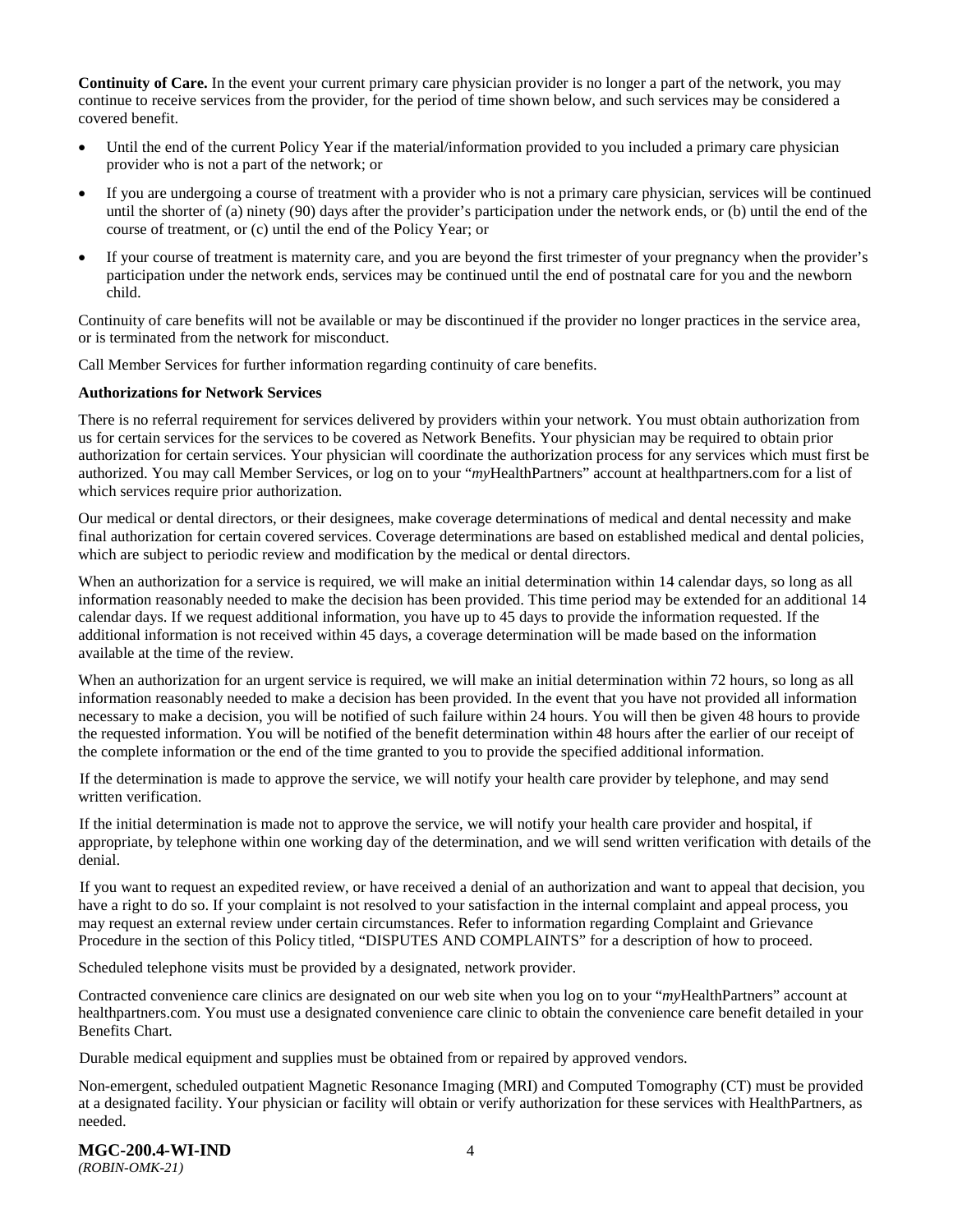Multidisciplinary pain management must be provided at designated facilities. Your physician or facility will obtain authorization for these services from HealthPartners, as needed.

For Specialty Drugs that are administered in a clinic or an outpatient hospital, your physician and facility will obtain the Specialty Drugs from a designated vendor. For Specialty Drugs that are self-administered, you must obtain the Specialty Drugs from a designated vendor to be covered as Network Benefits. Coverage is described in the Benefits Chart.

Call Member Services for more information on authorization requirements or approved vendors.

### <span id="page-7-0"></span>**ACCESS TO RECORDS AND CONFIDENTIALITY**

We comply with the state and federal laws governing the confidentiality and use of protected health information and medical or dental records. When your provider releases health information to us according to state law, we can use your protected health information when necessary, for certain health care operations, including, but not limited to: claims processing, including claims we make for reimbursement or subrogation; quality of care assessment and improvement; accreditation, credentialing, case management, care coordination and utilization management, disease management, the evaluation of potential or actual claims against us, auditing and legal services, and other health care operations and use without further authorization if permitted or required by another law.

### <span id="page-7-1"></span>**DEFINITIONS OF TERMS USED**

**Admission.** This is the medically necessary admission to an inpatient facility for the acute care of illness or injury.

**Authorized Representative**. This is a person appointed by you to act on your behalf in connection with an initial claim, an appeal of an adverse benefit determination, or both. To designate an authorized representative, you must complete and sign our "Appointment of Authorized Representative" form and return it to us. You should specify on the form the extent of the authorized representative's authority. This form is available by logging on to your "*my*HealthPartners" account at [healthpartners.com.](http://www.healthpartners.com/)

**CareLine<sup>SM</sup> Service**. This is a service which employs a staff of registered nurses who are available by phone to assist in assessing need for medical or dental care, and to coordinate after-hours care, as covered in this Policy.

**Clinically Accepted Medical Services.** These are techniques or services that have been determined to be effective for general use, based on risk and medical implications. Some clinically accepted techniques are approved only for limited use, under specific circumstances.

**Convenience Clinic.** This is a clinic that offers a limited set of services and does not require an appointment.

**Cosmetic Surgery.** This is surgery to improve or change appearance (other than reconstructive surgery), which is not necessary to treat a related illness or injury.

**Covered Service.** This is a specific medical or dental service or item, which is medically necessary or dentally necessary and covered by us, as described in the Benefits Chart.

**Custodial Care.** This is supportive services focusing on activities of daily life that do not require the skills of qualified technical or professional personnel, including but not limited to, bathing, dressing and feeding.

**Dentally Necessary Care.** This is care which is limited to diagnostic testing, treatment, and the use of dental equipment and appliances which, in the judgment of a dentist, is required to prevent deterioration of dental health, or to restore dental function. Your general health condition must permit the necessary procedure(s). Decisions about dental necessity are made by the HealthPartners Dental Director or his or her designee.

**Dentist.** This is a professionally degreed doctor of dental surgery or dental medicine who lawfully performs a dental service in strict accordance with governmental licensing privileges and limitations.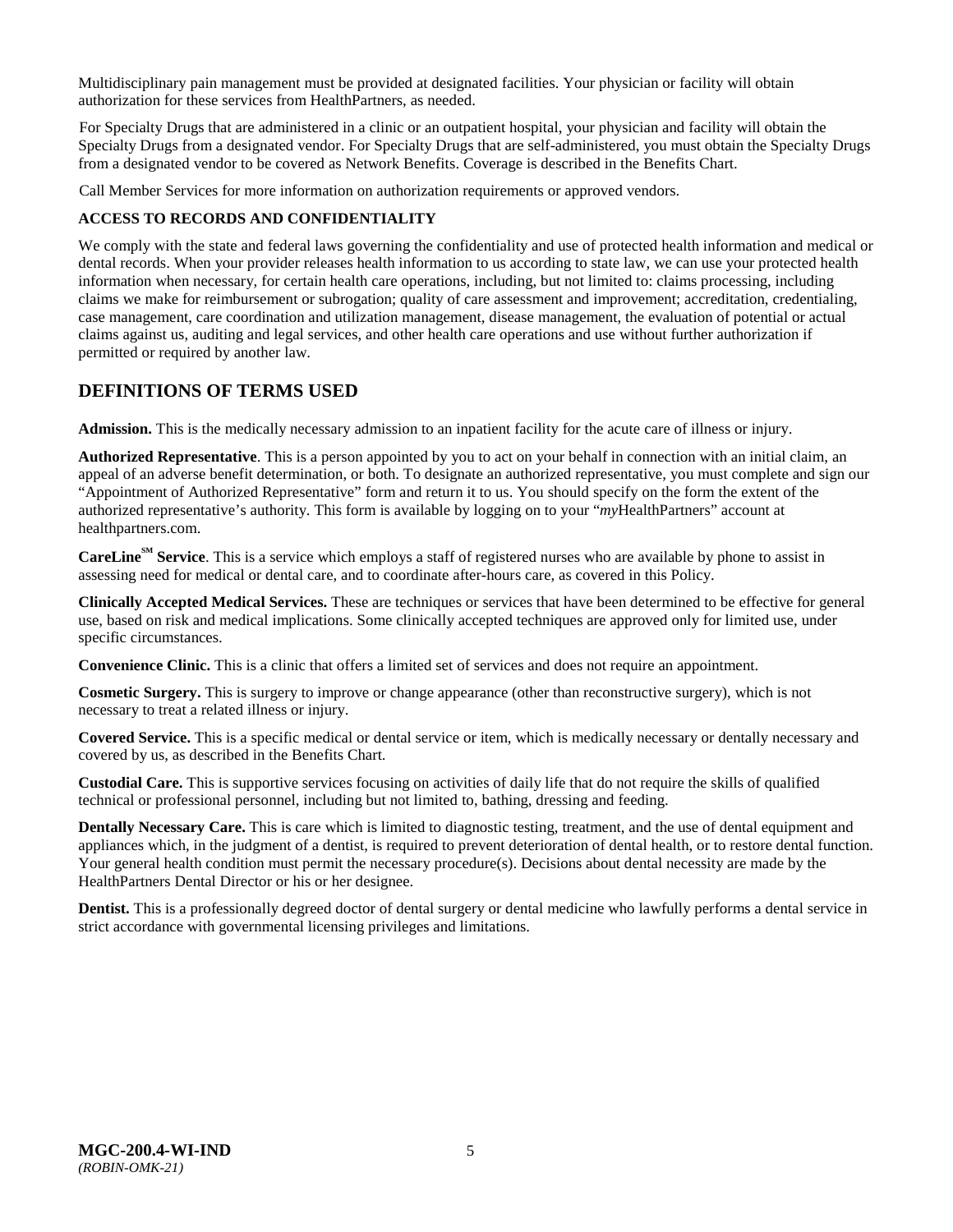**Eligible Dependents.** These are the persons shown below. Under this Policy, a person who is considered an enrollee is not qualified as an eligible dependent. A person who is no longer an eligible dependent (as defined below) on an enrollee's Policy may convert to his or her own Policy.

- 1. **Spouse.** This is an enrollee's current legal spouse.
- 2. **Child.** This is an enrollee's (a) natural or legally adopted child (effective from the date of adoption or the date placed for adoption, whichever is earlier); (b) child for whom the enrollee or the enrollee's spouse is the legal guardian; (c) a child covered under a valid qualified medical child support order (as the term is defined under Section 609 of the Employee Retirement Income Security Act (ERISA) and its implementing regulations) which is enforceable against an enrollee\*; or (d) stepchild of the enrollee (that is, the child of the enrollee's spouse). In each case the child must be either under 26 years of age or a disabled dependent, as described below.

\*(A description of the procedures governing qualified medical child support order determination can be obtained, without charge, from us.)

The age 26 limit does not apply to a dependent child who was called to federal active duty in the National Guard or in a reserve component of the U.S. armed forces, prior to the age of 27, while the child was attending on a full-time basis an institution of higher education. For a dependent who meets this requirement, coverage will continue for as long as the child is enrolled as full-time student. A child who is not able to maintain full time student status due to a medically necessary leave of absence continues to be an eligible dependent provided the enrollee sends documentation from the student's treating physician that certifies the medical necessity of the leave. Coverage for a student who is on a medically necessary leave of absence will continue until the earlier of one year from the date that the leave occurs or coverage under this Policy otherwise terminates.

- 3. **Qualified Grandchild.** This is an unmarried child of a covered child who is younger than age 18.
- 4. **Disabled Dependent.** This is an enrollee's Child or Qualified Grandchild as defined in 2. and 3. above, who is beyond the limiting age and physically handicapped or mentally disabled, and dependent on the enrollee for the majority of his/her financial support. The disability must have come into existence prior to attainment of the limiting age described above. Disability does not include pregnancy. "Disabled" means incapable of self-sustaining employment by reason of intellectual disability or physical handicap. The enrollee must give us a written request for coverage of a disabled dependent. The request must include written proof of disability and must be approved by us, in writing. We must receive the request within 31 days of the date an already enrolled dependent becomes eligible for coverage under this definition. We reserve the right to periodically review disability, provided that after the first two years, we will not review the disability more frequently than once every 12 months.

**Emergency Accidental Dental Services.** These are services required immediately, because of a dental accident.

**Enrollee.** This is a person who is eligible and accepted by us as an insured per a signed enrollment form and is responsible for payment of premium.

**Facility.** This is a licensed medical center, clinic, hospital, skilled nursing care facility or outpatient care facility, lawfully providing a medical or dental service in accordance with applicable governmental licensing privileges and limitations.

**Habilitative Services.** Health care services that help a person keep, learn or improve skills and functioning for daily living. Examples include therapy for a child who isn't walking or talking at the expected age. These services may include physical and occupational therapy, speech-language pathology and other services for people with disabilities in a variety of inpatient and/or outpatient settings.

**Health Care Provider (Provider).** This is any licensed non-physician (excluding naturopathic providers), including a chiropractor, lawfully performing a medical or dental service within the scope of his or her license and in accordance with applicable governmental licensing privileges and limitations, who renders direct patient care as covered in this Policy.

**Home Hospice Program.** This is a coordinated program of home-based, supportive and palliative care, for terminally ill patients and their families, to assist with the advanced stages of an incurable disease or condition. The services provided are comfort care and are not intended to cure the disease or medical condition, or to prolong life, in accordance with an approved home hospice treatment plan.

**Hospital.** This is a licensed facility, lawfully providing medical services in accordance with governmental licensing privileges and limitations, and which is recognized as an appropriate facility by us. A hospital is not a nursing home, or convalescent facility.

**Illness.** This is a sickness or disease, including all related conditions and recurrences, requiring medically necessary treatment.

**Injury.** This is an accident to the body, requiring medical treatment.

**MGC-200.4-WI-IND** 6 *(ROBIN-OMK-21)*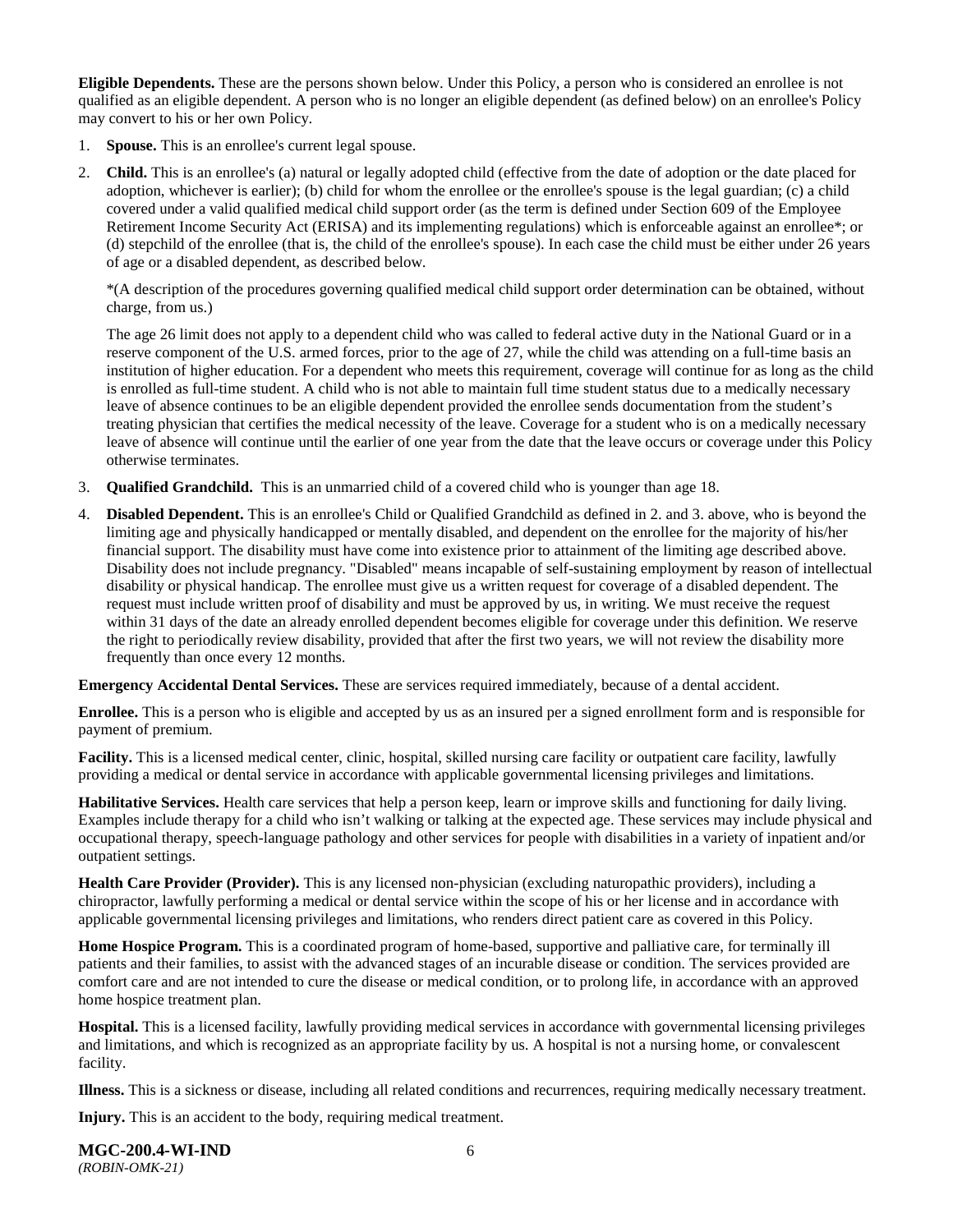**Inpatient.** This is a medically necessary confinement for acute care of illness or injury, other than in a hospital's outpatient department, where a charge for room and board is made by the hospital or skilled nursing facility. We cover a semi-private room, unless a physician recommends that a private room is medically necessary. In the event you choose to receive care in a private room under circumstances in which it is not medically necessary, our payment toward the cost of the room shall be based on the average semi-private room rate in that facility.

**Insured.** This is the enrollee covered for benefits under this Policy, and all of his or her eligible and enrolled dependents. When used in this Policy, "you" or "your" has the same meaning.

**Investigative or Experimental.** As determined by us, a drug, device, medical, behavioral health or dental treatment is investigative or experimental if reliable evidence does not permit conclusions concerning its safety, effectiveness, or positive effect on health outcomes and will be considered investigational or experimental unless all of the following categories of reliable evidence are met:

- There is final approval from the appropriate government regulatory agency, if required. This includes whether a drug or device can be lawfully marketed for its proposed use by the United States Food and Drug Administration (FDA); and
- The drug or device, or medical, behavioral health or dental treatment or procedure is not the subject of ongoing Phase I, II or III clinical trials; and
- The drug, device or medical, behavioral health or dental treatment or procedure is not under study and further studies are not needed (such as post-marketing clinical trial requirements) to determine maximum tolerated dose, toxicity, safety, effect on health outcomes or efficacy as compared to existing standard means of treatment or diagnosis; and
- There is conclusive evidence in major peer-reviewed medical journals demonstrating the safety, effectiveness and positive effect on health outcomes (the beneficial effects outweigh any harmful effects) of the service or treatment when compared to standard established service or treatment. Each article must be of well-designed investigations, using generally acceptable scientific standards that have been produced by nonaffiliated, authoritative sources with measurable results. Case reports do not satisfy this criterion. This also includes consideration of whether a drug is included in one of the standard reference compendia or "Major Peer Reviewed Medical Literature" (defined below) for use in the determination of a medically necessary accepted indication of drugs and biologicals used off-label as appropriate for its proposed use.

**Major Peer Reviewed Medical Literature.** This means articles from major peer reviewed medical journals that have recognized the drug or combination of drugs' safety and effectiveness for treatment of the indication for which it has been prescribed. Each article shall meet the uniform requirements for manuscripts submitted to biomedical journals established by the International Committee of Medical Journal Editors or be published in a journal specified by the United States Secretary of Health and Human Services pursuant to United States Code, title 42, section 1395x, paragraph (t), clause (2), item (B), as amended, as acceptable peer review medical literature. Each article must use generally acceptable scientific standards and must not use case reports to satisfy this criterion.

**Maintenance Care.** This is supportive services, including skilled or non-skilled nursing care, to assist you when your condition has not improved or has deteriorated significantly over a measurable period of time (generally a period of two months). Care may be determined to be maintenance care, regardless of whether your condition requires skilled medical care or the use of medical equipment.

**Maintenance Drug.** This is a formulary prescription drug which is included on a list of a limited number of prescription drugs which are commonly prescribed for long-term use. This list is designated by us, and is reviewed and modified periodically.

**Medically Necessary Care.** This is health care services and prescription drug use that are appropriate in terms of type, frequency, level, setting and duration to your diagnosis or condition, diagnostic testing and preventive services. Medically necessary care, as determined by us must be:

- Appropriate for the symptoms, diagnosis or treatment of your medical condition;
- Consistent with evidence-based standards of medical practice where applicable;
- Not primarily for your convenience or that of your family, your physician, or any other person; and
- The most appropriate and cost-effective level of medical services, prescription drugs or supplies that can be safely provided. When applied to inpatient care, it further means that the medical symptoms or conditions require that the medical services, prescription drugs or supplies cannot be safely provided in a lower level of care setting.

The fact that a physician, participating provider, or any other provider, has prescribed, ordered, recommended or approved a treatment, service, prescription drug or supply, or has informed you of its availability, does not in itself make it medically necessary.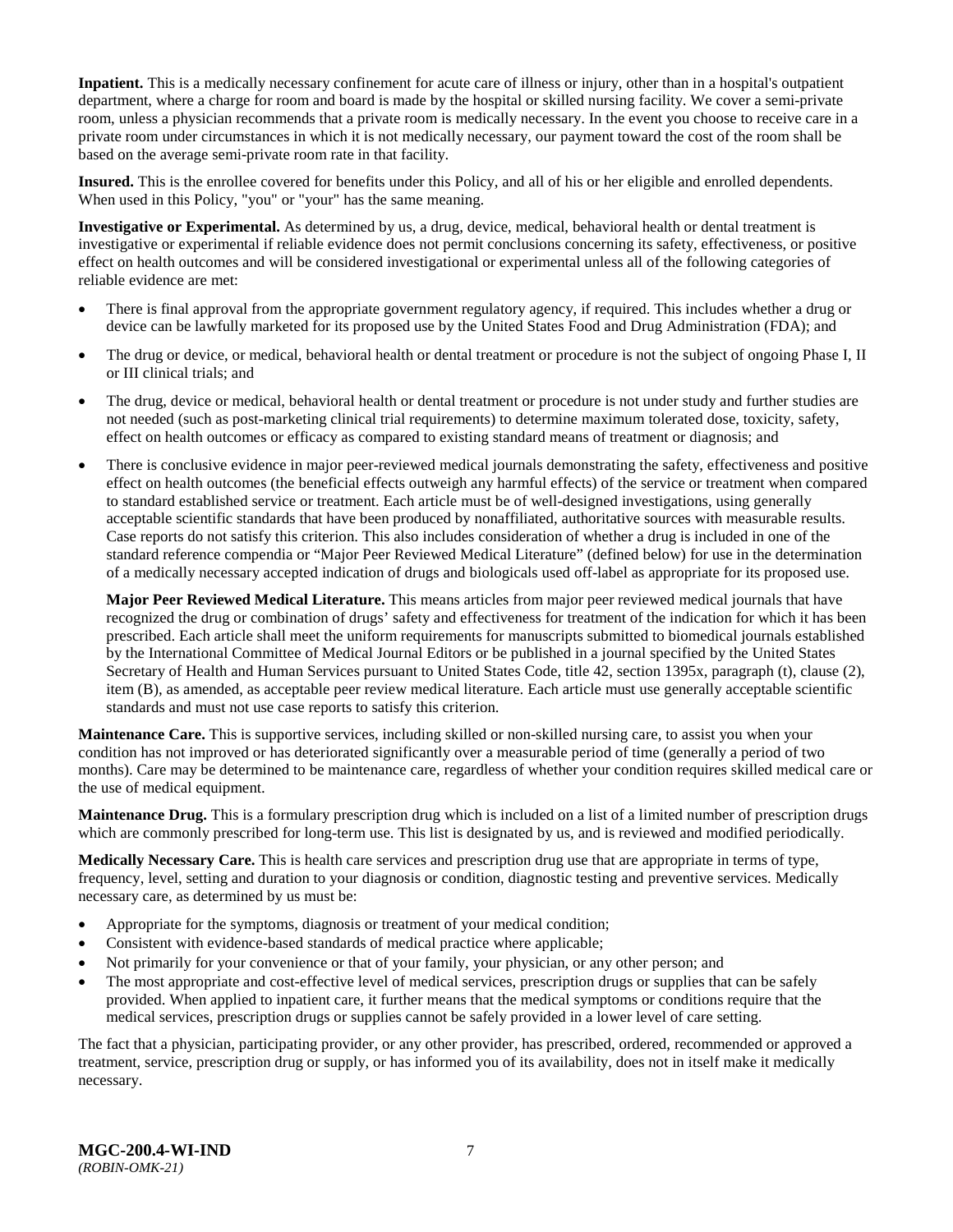**Medicare.** This is the federal government's health insurance program under Social Security Act Title XVIII. Medicare provides health benefits to people who are age 65 or older, or who are permanently disabled. The program has two parts: Part A and Part B. Part A generally covers the costs of hospitals and extended care facilities. Part B generally covers the costs of professional medical services. Both parts are subject to Medicare deductibles.

**Mental Health Professional.** This is a psychiatrist, psychologist, or mental health therapist licensed for independent practice, lawfully performing a mental health or substance abuse treatment service in accordance with governmental licensing privileges and limitations, who renders mental health or substance abuse treatment services, as covered in this Policy. For inpatient services, these mental health professionals must be working under the order of a physician.

**Outpatient.** This is medically necessary diagnosis, treatment, services or supplies provided by a hospital's outpatient department, or a licensed surgical center and other ambulatory facility (other than in any physician's office).

**Physician.** This is a licensed medical doctor, or doctor of osteopathy, lawfully performing a medical service, in accordance with governmental licensing privileges and limitations, who renders medical or surgical care, as covered in this Policy.

**Policy Year.** This is the 12-month period beginning on 12:01 A.M. Central Time on January 1, and ending 12:00 A.M, of the next following December 31. The Policy Year may be subject to change.

**Prescription Drug.** This is any medical substance for prevention, diagnosis or treatment of injury, disease or illness approved and/or regulated by the Federal Food and Drug Administration (FDA). It must (1) bear the legend: "Caution: Federal Law prohibits dispensing without a prescription" or "Rx Only"; and (2) be dispensed only by authorized prescription of any physician or legally authorized health care provider under applicable state law. Drugs that are newly approved by the FDA must be reviewed by HealthPartners Pharmacy and Therapeutics Committee. This process may take up to six months after market availability.

Prescription drugs include drugs for the treatment of HIV infection if the drug is approved by the FDA for the treatment of HIV infection or an illness or medical condition arising from or related to HIV infection, including investigational or experimental drugs which are prescribed and administered in accordance with the treatment protocol approved for the investigative or experimental new drug. For Network Benefits, these drugs are considered part of the Formulary.

**Preventive Services.** This includes routine health care, such as cancer screenings, check-ups, and patient counseling, preventive care, such as physicals, immunizations and screenings, like cancer screenings, designed to prevent or discover illness, disease, or other health problems as described in the Preventive Services section of the Benefits Chart.

**Reconstructive Surgery.** This is limited to reconstructive surgery, incidental to or following surgery, resulting from injury or illness of the involved part. Coverage for newborn children includes functional repair and restoration of congenital defects and birth abnormalities. A functional defect is one that interferes with normal body functioning.

**Rehabilitative Services.** Health care services that help a person keep, get back or improve skills and functioning for daily living that have been lost or impaired because a person was sick, hurt or disabled. These services may include physical and occupational therapy, speech-language pathology and psychiatric rehabilitation services in a variety of inpatient and/or outpatient settings.

**Renewal Date.** The Renewal Date is the first day of each Policy Year following enrollment in this Policy.

**Skilled Nursing Facility.** This is a licensed skilled nursing facility, lawfully performing medical services in accordance with governmental licensing privileges and limitations, and which is recognized as an appropriate facility by us, to render inpatient post-acute hospital and rehabilitative care and services to you when your condition requires skilled nursing facility care. It does not include facilities which provide treatment of mental or chemical health.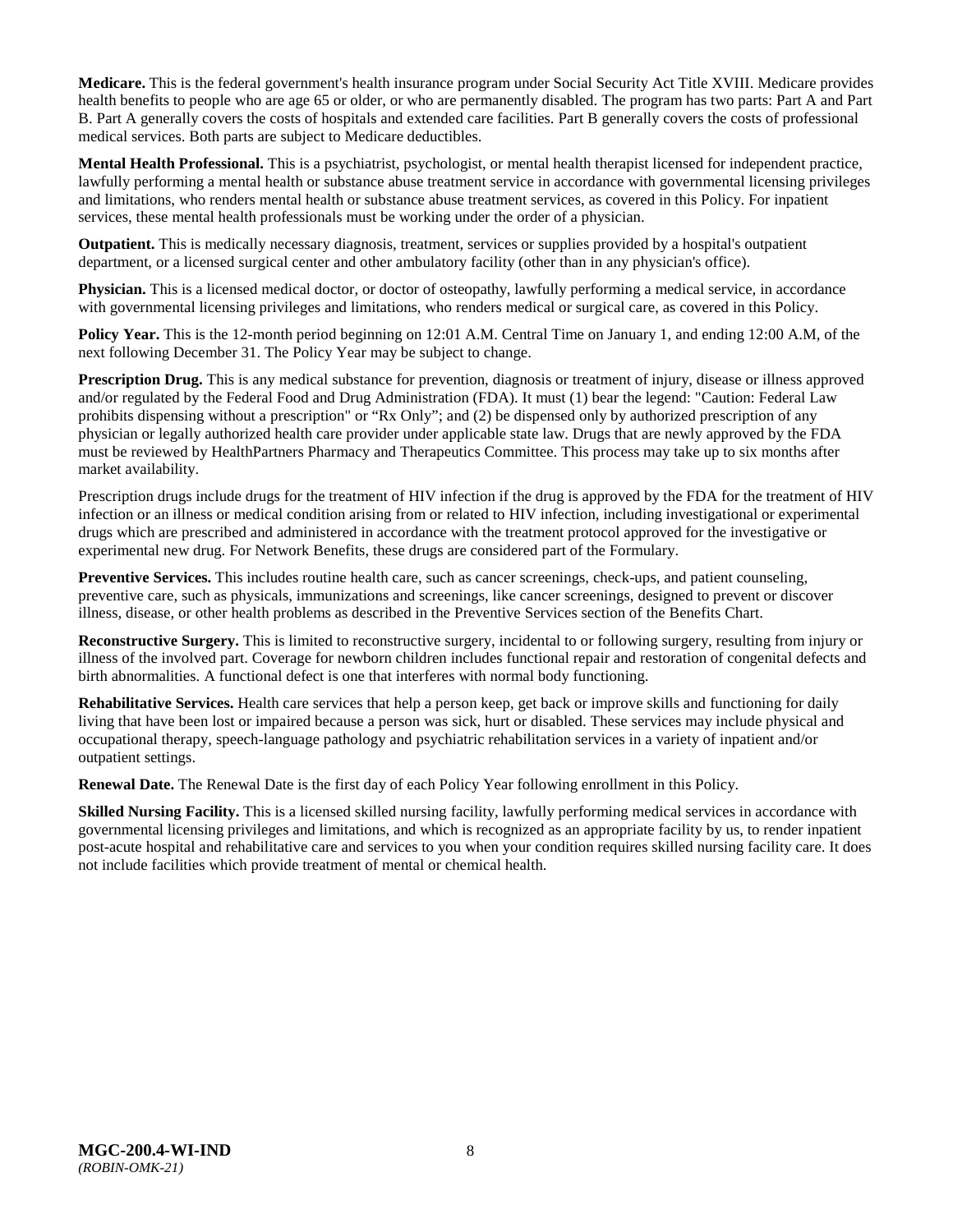# <span id="page-11-0"></span>**SERVICES NOT COVERED**

### **In addition to any other benefit exclusions, limitations or terms specified in this Policy, we will not cover charges incurred for any of the following services, except as specifically described the Benefits Chart:**

- 1. Treatment, procedures or services or drugs which are not medically or dentally necessary and/or which are primarily educational in nature or for your vocation, comfort, convenience, appearance, or recreation, including skills training.
- 2. Procedures, technologies, treatments, facilities, equipment, drugs and devices which are considered investigative or experimental, or otherwise not clinically accepted medical or dental services. We consider the following transplants to be investigative or experimental and do not cover them: surgical implantation of mechanical devices functioning as a permanent substitute for a human organ, non-human organ implants and/or transplants and other transplants not specifically listed in this Policy. In addition, transplant services by a Non-Network Provider are not covered.

While complications related to an excluded transplant are covered, services which would not be performed but for the transplant, are not covered.

- 3. Intensive behavioral therapy treatment programs for the treatment of autism spectrum disorders that are not evidence based, including Applied Behavioral Analysis (ABA), Intensive Early Intervention Behavior Therapy (IEIBT), and Lovaas.
- 4. Charges for Home Health Services by a Non-Network Provider.
- 5. Rest, and respite services and custodial care, except respite services as specified under the "Home Hospice Services" benefit. This includes all services, medical equipment and drugs provided for such care. Charges for Home Hospice Services by a Non-Network Provider are not covered.
- 6. Halfway houses, extended care facilities or comparable facilities.
- 7. Foster care, adult foster care, and any type of family child care provided or arranged by the local, state or county.
- 8. Services associated with non-covered services, including, but not limited to, diagnostic tests, monitoring, laboratory services, drugs and supplies. This exclusion does not apply to medically necessary complications related to an excluded service if they would otherwise be covered under this Policy.
- 9. Services from non-medically or non-dentally licensed facilities or providers and services outside the scope of practice or license of the individual or facility providing the service.
- 10. Cosmetic surgery, cosmetic services and treatments, including drugs, to repair or reshape a body structure primarily for the improvement of your appearance or self-esteem, including, but not limited to, augmentation procedures, reduction procedures and scar revision. This exclusion does not apply to services for port wine stain removal and reconstructive surgery.
- 11. Dental treatment, procedures or services not listed in this Policy or Benefits Chart (see Dental Services in Benefits Chart).
- 12. Vocational rehabilitation and recreational or educational therapy. Recreational therapy is therapy provided solely for the purpose of recreation, including but not limited to: (a) requests for physical therapy or occupational therapy to improve athletic ability, and (b) braces or guards to prevent sports injuries.
- 13. Health services and certifications when required by third parties, including for purposes of insurance, legal proceedings, licensure and employment, and when such services are not preventive care or otherwise medically necessary, such as custody evaluations, vocational assessments, reports to the court, parenting assessments, risk assessments for sexual offenses, education classes for Driving Under the Influence (DUI)/Driving While Intoxicated (DWI) competency evaluations, and adoption studies. However, if a court orders an examination or treatment for a mental health condition, those services will be covered as described in the Benefits Chart. Any resulting court ordered treatment for mental health services will be subject to this Policy's requirement for medical necessity.
- 14. Treatment of infertility, including but not limited to, office visits, laboratory, diagnostic imaging services, and drugs for the treatment of infertility; assisted reproduction, including, but not limited to gamete intrafallopian tube transfer (GIFT), zygote intrafallopian tube transfer (ZIFT) intracytoplasmic sperm injection (ICSI), and/or in-vitro fertilization (IVF), and all charges associated with such procedures; reversal of sterilization; artificial insemination; and sperm, ova or embryo acquisition, retrieval or storage; however, we cover office visits and consultations to diagnose infertility.
- 15. Services related to the establishment of surrogate pregnancy and fees for a surrogate are not covered. Pregnancy and maternity services are covered for an insured under this Policy.
- 16. Elective abortions, except in the case of rape or incest, or in situations where the life of the mother would be endangered if the fetus is carried to full term.
- 17. Acupuncture.
- 18. Routine foot care unless the services meet our criteria for medically necessary care.
- 19. Vision correction surgeries such as keratotomy and keratorefractive surgeries, including LASIK surgery, except as specifically described in the medical coverage criteria.
- 20. Eyeglasses, contact lenses and their fitting, measurement and adjustment, except as specifically described in the Benefits Chart.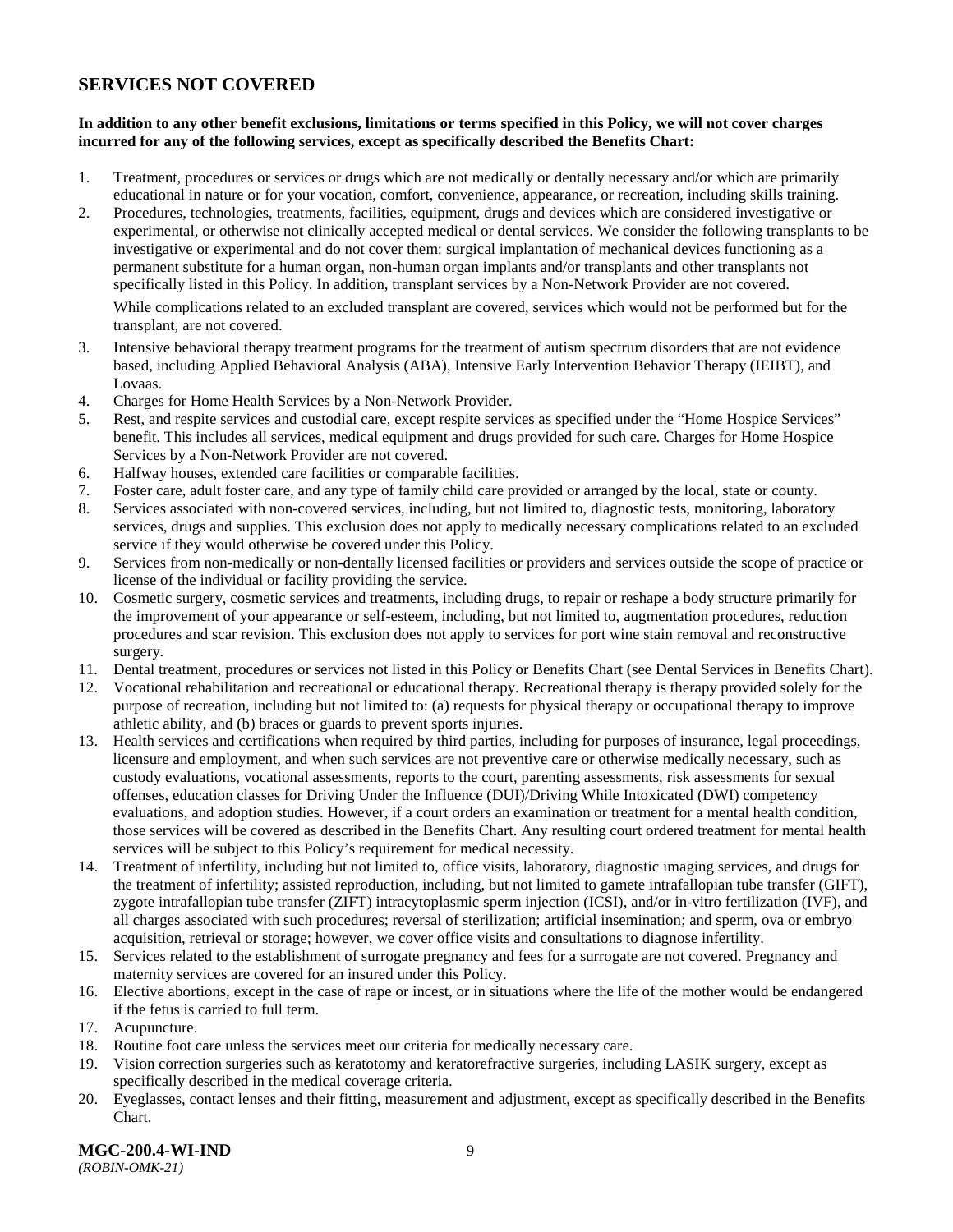- 21. Communication aids or devices: equipment to create, replace or augment communication abilities including, but not limited to, speech processors, receivers, communication boards, or computer or electronic assisted communication.
- 22. Implantable and osseointegrated or bone-anchored hearing aids and their fitting, except as specifically described in the Benefits Chart. This exclusion does not apply to cochlear implants.
- 23. Medical Food. Enteral feedings, unless they are the sole source of nutrition used to treat a life-threatening condition, nutritional supplements, over-the-counter electrolyte supplements and infant formula. This exclusion does not apply to oral amino acid based elemental formula or other items if they meet our medical coverage criteria.
- 24. Drugs for the treatment of growth deficiency.
- 25. Genetic counseling and genetics studies except when the results would influence a treatment or management of a condition or family planning decision. Our medical policies (medical coverage criteria) are available by calling Member Services, or logging on to your "*my*HealthPartners" account at [healthpartners.com.](http://www.healthpartners.com/)
- 26. Services provided by a family member of the enrollee, or a resident in the enrollee's home.
- 27. Religious counseling; marital/relationship counseling and sex therapy.
- 28. Private duty nursing services.
- 29. Services that are provided to you, if you also have other primary insurance coverage for those services and you do not provide us the necessary information to pursue Coordination of Benefits, as required under this Policy.
- 30. For Non-Network Benefits, the portion of a billed charge for an otherwise covered service by a provider, which is in excess of the usual and customary charges. We also do not cover charges or a portion of a charge which is either a duplicate charge for a service or charges for a duplicate service.
- 31. Charges for services (a) for which a charge would not have been made in the absence of insurance or health plan coverage, or (b) which you are not legally obligated to pay, and (c) from providers who waive copayment, deductible and coinsurance payments by the insured, except in cases of undue financial hardship.
- 32. Provider and/or insured travel and lodging incidental to travel, regardless if it is recommended by a physician.
- 33. Health club memberships.
- 34. Massage therapy for the purpose of comfort or convenience of the insured.
- 35. Replacement of prescription drugs, medications, equipment and supplies due to loss, damage or theft.
- 36. Autopsies.
- 37. For Network Benefits, charges incurred for transplants, Magnetic Resonance Imaging (MRI) and Computed Tomography (CT) received at facilities which are not designated facilities.
- 38. Accident-related dental services if treatment is (1) provided to teeth which are not sound and natural, (2) to teeth which have been restored, (3) initiated beyond six months from the date of the injury, (4) received beyond the initial treatment or restoration, or (5) received beyond twenty-four months from the date of injury; or charges for accident-related dental services by a Non-Network Provider.
- 39. Nonprescription (over the counter) drugs or medications, including, but not limited to, vitamins, supplements, homeopathic remedies, and non-FDA approved drugs, unless listed on the Formulary and prescribed by a physician or legally authorized health care provider under applicable state and federal law. The Formulary is a current list, which may be revised from time to time, of prescription drugs, medications, equipment and supplies. The Formulary is available by calling Member Services, or logging on to your "*my*HealthPartners" account at [healthpartners.com.](http://www.healthpartners.com/) This exclusion does not include over-the-counter contraceptives for women as allowed under the Affordable Care Act when the insured obtains a prescription for the item. In addition, if the insured obtains a prescription, this exclusion does not include aspirin to prevent cardiovascular disease for men and women of certain ages; folic acid supplements for women who may become pregnant; fluoride chemoprevention supplements for children without fluoride in their water source; and iron supplements for children ages 6-12 who are at risk for anemia.
- 40. Hair prosthesis (wigs).
- 41. Charges for phone, data, software or mobile applications/apps unless specifically described as covered in our medical coverage criteria for the device or service.
- 42. Charges for sales tax.
- 43. Charges for elective home births.
- 44. Professional services associated with substance abuse interventions. A "substance abuse intervention" is a gathering of family and/or friends to encourage a person covered under this Policy to seek substance abuse treatment.
- 45. Services provided by naturopathic providers.
- 46. Commercial weight loss programs and exercise programs, and all weight loss/bariatric surgery.
- 47. Oral surgery to remove wisdom teeth.
- 48. Orthognathic treatment or procedures and all related services.
- 49. All drugs used for the treatment of sexual dysfunction.
- 50. Treatment, procedures, or services or drugs which are provided when you are not covered under this Policy.
- 51. Non-medical or dental administrative fees and charges including but not limited to medical or dental record preparation charges, appointment cancellation fees, after hours appointment charges, and interest charges.
- 52. Medical cannabis.

**MGC-200.4-WI-IND** 10 *(ROBIN-OMK-21)*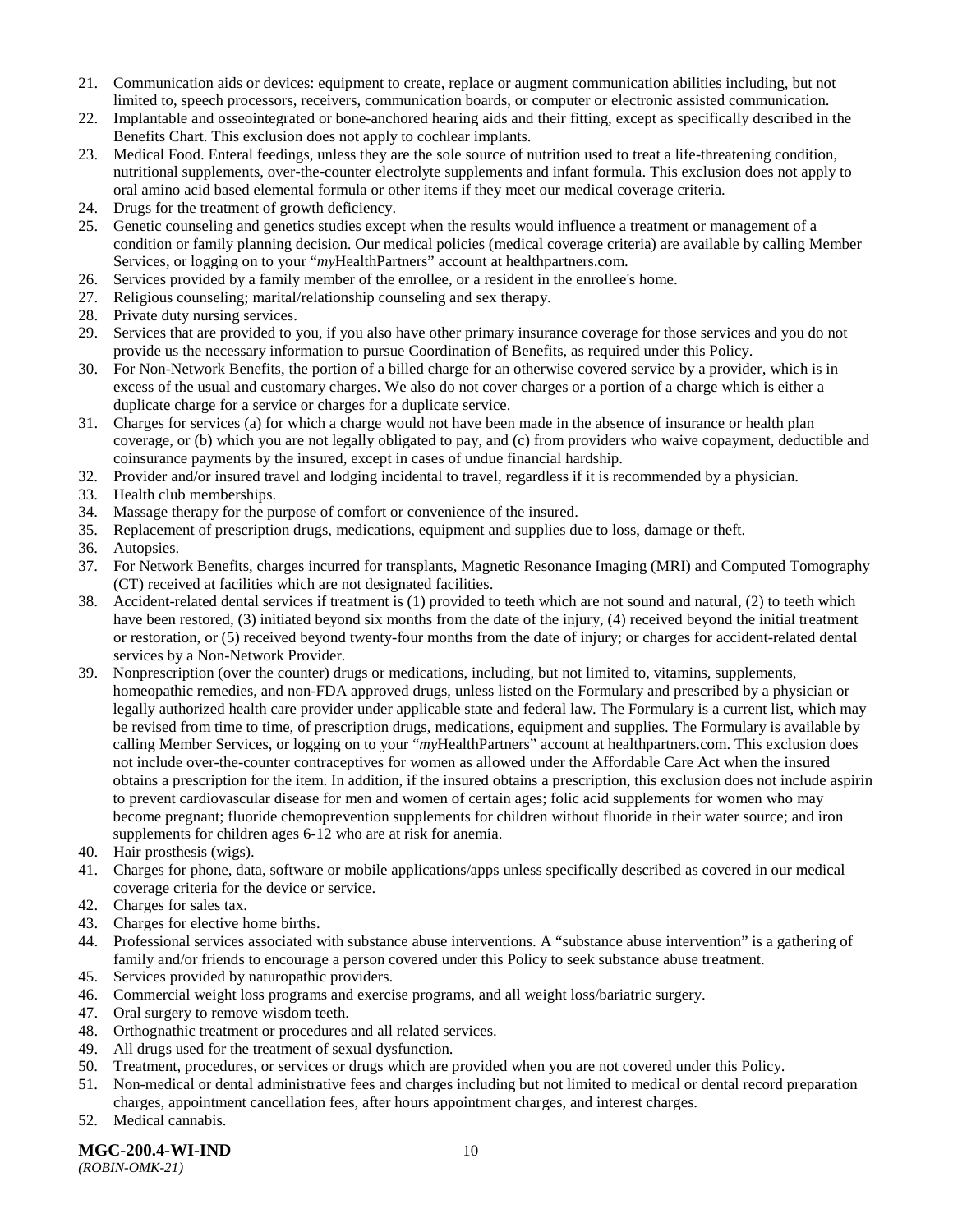- 53. Routine eye exams for adults age 22 and older.
- 54. Drugs on the Excluded Drug List. The Excluded Drug List includes select drugs within a therapy class that are not eligible for coverage. This includes drugs that may be excluded for certain indications. The Excluded Drug List is available at healthpartners.com.
- 55. Drugs that are newly approved by the FDA until they are reviewed and approved by HealthPartners Pharmacy and Therapeutics Committee.

# <span id="page-13-0"></span>**DISPUTES AND COMPLAINTS**

### <span id="page-13-1"></span>**DETERMINATION OF COVERAGE**

Eligible services are covered only when medically or dentally necessary for the proper treatment of an insured. Our medical or dental directors, or their designees, make coverage determinations of medical or dental necessity, restrictions on access and appropriateness of treatment, and they make final authorization for certain covered services. Coverage determinations are based on established medical or dental policies, which are subject to periodic review and modification by the medical or dental directors. Coverage determinations for prescription drugs are based on requirements established by the HealthPartners Pharmacy and Therapeutics Committee, and are subject to periodic review and modification. Frequency limits, deductibles, copayments or coinsurance, or other maximums or limits for certain covered pediatric dental services may not apply for certain medical conditions if you meet specific coverage criteria set by our dental directors.

### **COMPLAINTS**

1. **In General:** We have a complaint procedure to resolve concerns you may have about benefits, administrative processes, or services from us or from our contracted providers. Most concerns can be resolved quickly and informally through the complaint process. To start, you may call Member Services. This complaint process is available to enrollees, applicants, former enrollees, or any authorized representative acting on behalf of an enrollee, applicant or former enrollee seeking to resolve a concern which arose during the enrollee's membership or enrollment for membership.

#### 2. **Definitions**

**Adverse Determination.** This is a denial, reduction, or termination of, or failure to provide or make payment for a benefit for any of the following reasons:

- Failure to provide or make payment for a benefit based on a utilization review.
- Failure to provide or make payment for a benefit based on a determination that the benefit is investigational or experimental.

In addition, an adverse determination includes a recession of coverage. A recession is a discontinuance or cancellation of coverage that has retroactive effect. A cancellation or discontinuance of coverage is not a recession if it is effective retroactively because of a failure to pay premiums or contributions on a timely basis.

**Complaint**. This is an expression of dissatisfaction by you or your authorized representative pertaining to services or benefits provided by us or our contracted providers during your enrollment or application for enrollment under this Policy. Many complaints or questions can be resolved informally by calling Member Services.

**Experimental Treatment Determination.** A determination by, or on behalf of HealthPartners Insurance Company, to which all of the following apply:

- A proposed treatment has been reviewed;
- Based on the information provided, the treatment has been determined to be experimental according to the terms of this Policy;
- Based on the information provided, we have denied payment for the treatment.

**Grievance.** This is a written statement of dissatisfaction by you or your authorized representative pertaining to concerns about the provision of services, claims practices or benefit administration during your enrollment or application for enrollment on this Policy.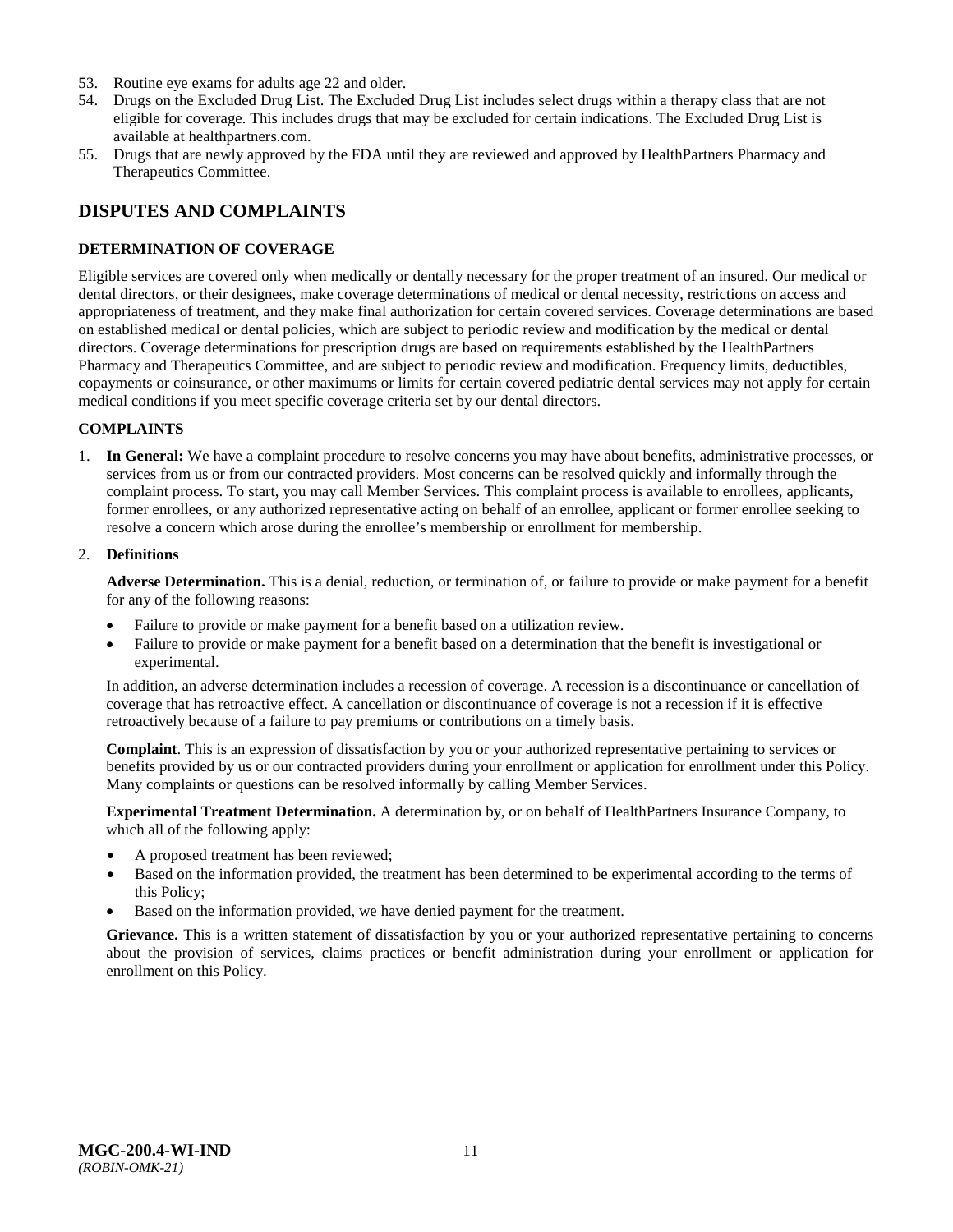### 3. **Complaint and Grievance Procedure**

#### a. **Complaint Process**

If you have a concern and would like our assistance, you may call Member Services at 1-800-883-2177 to issue a complaint. Member Services will investigate the complaint and notify you or your authorized representative of the outcome of our review. We will make every effort to resolve the complaint.

If you are dissatisfied with our resolution, you may pursue the plan's grievance process. In addition, you may alternately skip this complaint process and proceed directly to the grievance process.

If your complaint involves a claim for medical services that was denied based on our clinical coverage criteria, your provider can discuss the decision with a clinician who reviewed the request for coverage. He or she should refer to the denial notice for information or call Member Services for assistance.

#### b. **Grievance Process**

You or your authorized representative may seek further review of a complaint not resolved through the complaint process described above. The steps in this grievance process are outlined below.

(1) **Standard Grievance.** You or your authorized representative must file your written request for review within 3 years of the adverse decision. Send your written request, including comments, documents, records and other information relating to the grievance, the reasons you believe you are entitled to benefits, and any other supporting information to:

> HealthPartners Insurance Company Member Rights & Benefits 8170 33rd Avenue South P.O. Box 9463 Minneapolis, MN 55440-9463 FAX: 952-853-8742

Within 5 business days of receiving your request, we will send to you or your authorized representative a written notification stating we received your request.

Upon request and at no charge to you, you will be given reasonable access to and copies of all documents, records and other information relevant to your grievance.

If the decision is to deny your request, you or your authorized representative have the right to appear in person before, or by teleconference with, the grievance committee to present any verbal testimony, written comments, records, or documents pertinent to the grievance. We will send you written notification of the date, time and place of the grievance panel meeting at least seven (7) days prior to the meeting date.

We will review your grievance and notify you in writing of our grievance decision within 30 calendar days of our receipt of your request.

(2) **Expedited Grievance.** If your grievance concerns urgently-needed services, and the review timeframes specified above could result in adverse health effects, the procedure specified in paragraph (1) above does not apply. For urgently-needed services, you and your health care provider may request an expedited grievance either verbally, by calling Member Services, or in writing. We will review your request as expeditiously as possible, taking into account any medical exigencies. We will provide notification of the outcome of our review within 72 hours. An urgent internal and external review may occur at the same time.

### 4. **Independent Review Procedures:**

- a. If we have made an Adverse Determination (defined above), you may request independent review of our decision if you request an external review within four months of the date of the grievance resolution letter.
	- To initiate an external review process, you or your representative may submit a written request for an independent review to us. Send your request to:

HealthPartners Insurance Company Member Rights & Benefits 8170 33rd Avenue South P.O. Box 9463 Minneapolis, MN 55440-9463 FAX: 952-853-8742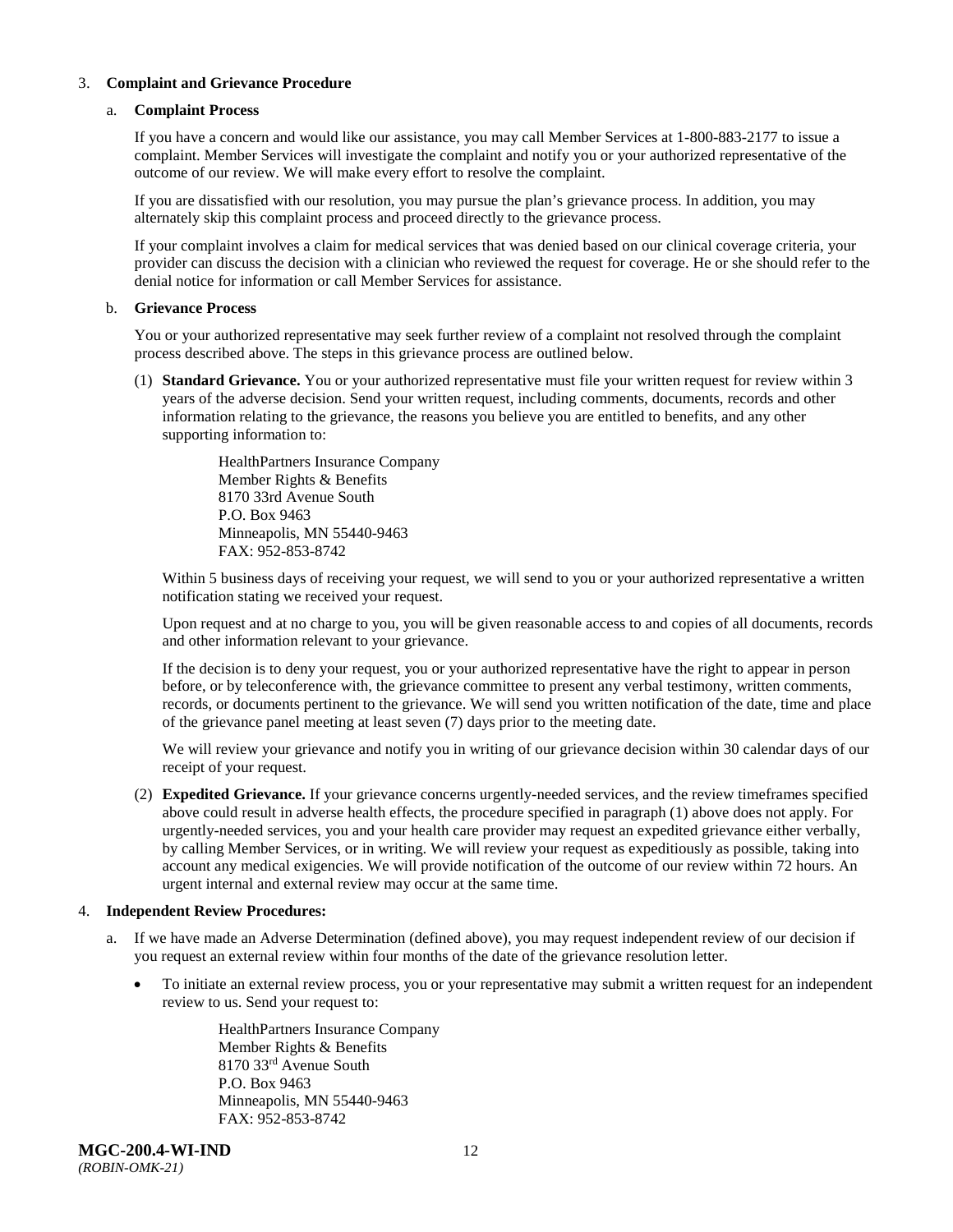If you believe your request involves urgently-needed services, or if we mutually agree that your request should proceed directly to independent review, you should send your request to us.

- Upon receipt of the request for independent review, the Independent Review Organization ("IRO") must provide immediate notice of the review to the complainant and to us. Within 10 business days, the enrollee and HealthPartners Insurance Company must provide the reviewer with any information they want to be considered. The enrollee or his or her authorized representative and HealthPartners Insurance Company shall be given an opportunity to present their facts and arguments. Any aspect of the external review involving medical determinations must be performed by a health care professional with expertise in the medical issue being reviewed.
- b. The IRO will notify you and us of its determination within 45 calendar days (or within 72 hours of its receipt of all needed information, if the independent review is expedited).
- c. The determination of the IRO is binding on you and on us. However, decisions regarding rescissions are not binding on the insured.
- 5. **Office of the Commissioner of Insurance.** You may contact the **OFFICE OF THE COMMISSIONER OF INSURANCE,** a state agency which enforces Wisconsin's insurance laws, and file a complaint. You can file a complaint electronically with the **OFFICE OF THE COMMISSIONER OF INSURANCE** at its website at http://oci.wi.gov/, or by writing to:

Office of the Commissioner of Insurance Complaints Department PO Box 7873 Madison, WI 53707-7873

or you can call 1-800-236-8517 outside of Madison or 266-0103 in Madison, and request a complaint form.

# <span id="page-15-0"></span>**CONDITIONS**

### <span id="page-15-1"></span>**RIGHTS OF REIMBURSEMENT AND SUBROGATION**

If we provide or pay for services to treat an injury or illness caused by the act or omission of another party, we have the right to recover the value of those services and payments made. This right shall be by reimbursement and subrogation. The right of reimbursement means you must repay us at the time you receive a recovery and we will be entitled to immediately collect the reasonable value of our payments from said settlement fund. The right of subrogation means that we may make claim in your name or our name against any persons, organizations or insurers on account of such injury or illness.

The right of reimbursement and subrogation applies to any type of recovery from any third party, including but not limited to recoveries from tortfeasors, underinsured motorist coverage, uninsured motorist coverage, medical payments coverage, any applicable umbrella coverage, other substitute coverage or any other right of recovery, whether based on tort, contract, equity or any other theory of recovery. The right of reimbursement is binding upon you, your legal representative, your heirs, next of kin and any beneficiary, trustee or legal representative of your heirs or next of kin in the event of your death. Any amounts you receive from such a recovery must be held in trust for our benefit to the extent of our subrogation claims.

You agree to cooperate fully in every effort by us to enforce our rights of reimbursement and subrogation. You also agree that you will not do anything to interfere with those rights. You are required by this Policy to promptly inform us in writing of any potential or pending claim for recovery you may have on account of such injury or illness. Our rights under this part may be subject to and limited by Wisconsin Law but are not limited by our right to recovery from another source. Our rights shall not be reduced by attorney's fees or any other costs of collection incurred by you. We may not have a right to recovery if you have not been made whole, after taking into consideration any comparative negligence. If a dispute arises over the question of whether or not you have been made whole, we have the right to a judicial determination of what dollar amount constitutes full recovery.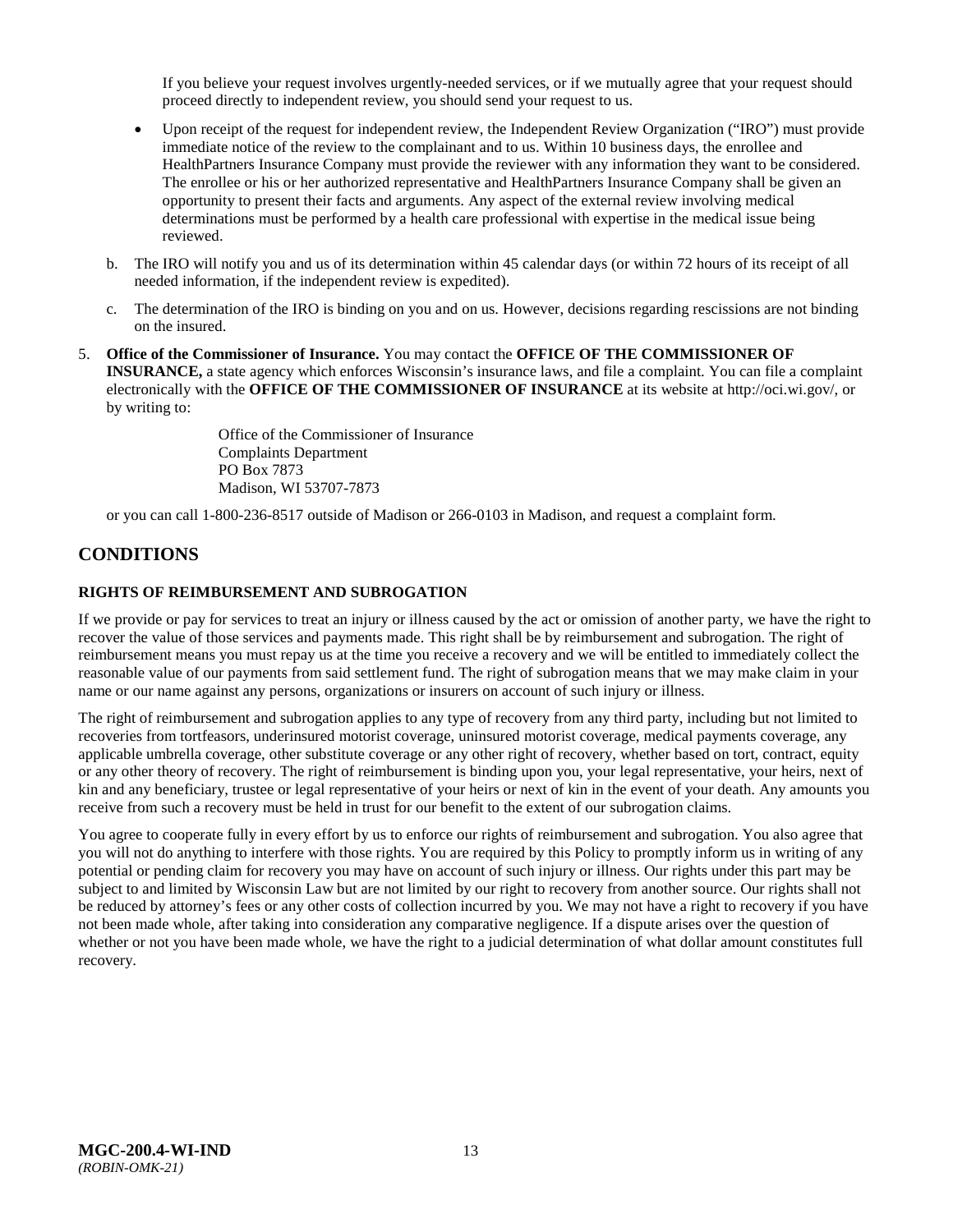### **COORDINATION OF BENEFITS**

This Coordination of Benefits provision applies when the insured has group health care coverage in addition to coverage under this Policy. The insured's benefits under this plan are reduced so that the total benefits do not exceed 100% of covered services.

Certain facts are needed to coordinate benefits. We have the right to decide which facts we need. Consistent with applicable state and federal law, we may get needed facts from or give them to any other organization or person, without your further approval or consent unless applicable state or federal law prevents disclosure of the information without the consent of the patient or the patient's representative. Each person claiming benefits under this Policy must give us facts we need to pay the claim.

If we pay more than we should have paid under this Coordination of Benefits rule, we may recover the excess from one or more of the following:

- the persons we paid or for whom we have paid;
- insurance companies; or
- other organizations.

The amount paid includes the reasonable cash value of any benefits provided in the form of services.

### **MEDICARE AND THIS POLICY**

Medicare is a primary payer for Medicare enrollees who are eligible for Medicare because (a) they have reached age 65, or (b) are under age 65, and covered by Medicare because of disability or end stage renal disease.

The benefits under this Policy are not intended to duplicate any benefits to which insureds are, or would be, entitled under Medicare. All sums payable under Medicare for services provided pursuant to this Policy shall be payable to and retained by us. Each insured shall complete and submit to us such consents, releases, assignments and other documents as may be requested by us in order to obtain or assure reimbursement under Medicare for which insureds are eligible.

We also reserve the right to reduce benefits for any medical expenses covered under this Policy by the amount of any benefits available for such expenses under Medicare. This will be done before the benefits under this Policy are calculated. Charges for services used to satisfy an insured's Medicare Part B deductible will be applied under this Policy in the order received by us. Two or more charges for services received at the same time will be applied starting with the largest first.

The benefits under this Policy are considered secondary to those under Medicare only when the insured has actually enrolled in Medicare.

The provisions of this section will apply to the maximum extent permitted by federal or state law. We will not reduce the benefits due any insured where federal law requires that we determine our benefits for that insured without regard to the benefits available under Medicare.

# <span id="page-16-0"></span>**EFFECTIVE DATE AND ELIGIBILITY**

### <span id="page-16-1"></span>**EFFECTIVE DATE**

**Open Enrollment Period.** During the open enrollment period November 1 – December 23 your coverage will be effective on January 1.

**Special Enrollment Period.** If you enroll during a special enrollment period, your coverage is effective:

- 1. In the case of birth, adoption or placement for adoption, or a child support order or other court order, coverage is effective on the date of birth, adoption or placement for adoption, or the date specified in a child support order or other court order;
- 2. In the case of marriage, coverage is effective the first day of the following month;
- 3. In the case where a qualified individual loses minimum essential coverage, coverage is effective the first day of the following month;
- 4. In the case of an individual gaining access to a new Qualified Health Plan due to a permanent move AND you had qualifying coverage for at least one day in the 60 days before your move, coverage is effective on the first of the month following the move;
- 5. For all other special enrollment period events listed below under the following subsection titled, "Eligibility", coverage is effective on the first of the month following plan selection.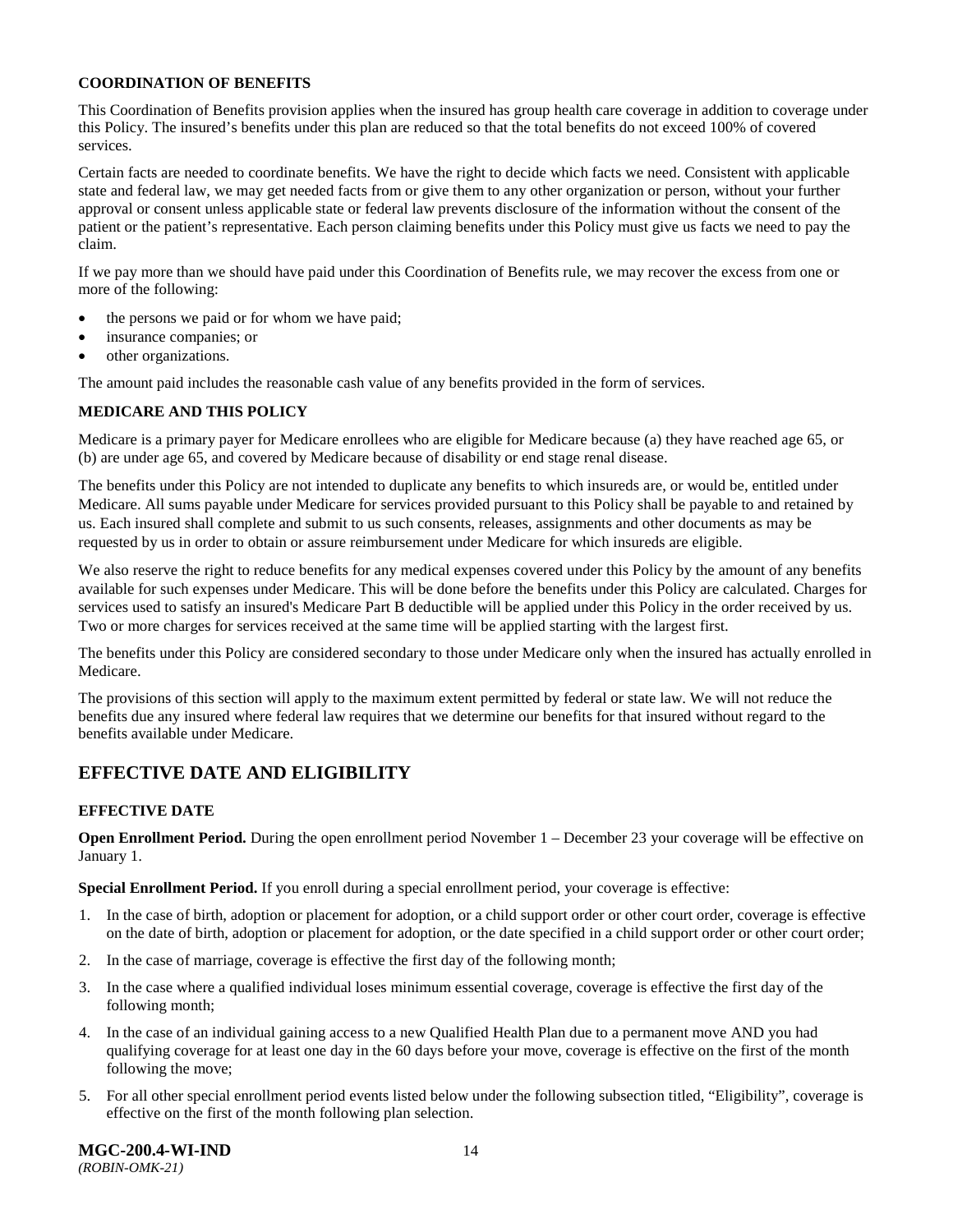### <span id="page-17-0"></span>**ELIGIBILITY**

You must enroll yourself and any eligible dependents during the annual open enrollment period or a special enrollment period to be covered under this Policy, except as specified below for a newborn or newly adopted child.

**Open Enrollment Period.** The open enrollment period begins on November 1 and extends through December 23. The annual open enrollment period and the date you have to enroll yourself and any eligible dependents are defined under federal law and may vary.

**Special Enrollment Period.** You are eligible to enroll outside of the open enrollment period if you qualify for a special enrollment period. The following events qualify for a special enrollment period:

- 1. You must enroll yourself and any eligible dependents within 30 days of any of the following HIPAA qualifying events listed under this item 1:
	- If you or your dependents lose group coverage because of termination of employment (except for gross misconduct) or reduction in hours.
	- If you or your dependents lose group coverage because of the death of the enrollee.
	- If you or your dependents lose group coverage because of divorce or legal separation.
	- If your dependent loses group coverage because of loss of eligibility as a dependent child.
	- If you or your dependents lose group coverage because the group enrollee's initial enrollment for Medicare.
	- For a retired enrollee, spouse and other dependents, if you lose group coverage because of the bankruptcy filing by a former employer, under Title XI, United States Code, on or after July 1, 1986.
- 2. You must enroll yourself and any eligible dependents within 60 days of any of the following ACA qualifying events listed below:
	- If you or any of your eligible dependents lose minimum essential coverage (failure to pay premium or a rescission of coverage allowed under federal law do not qualify as a loss of minimum essential coverage). If you or any of your eligible dependents lose minimum essential coverage, you may enroll anytime during the period starting 60 days prior to and ending 60 days following your loss of minimum essential coverage.
	- If you have any newly acquired dependents through marriage, birth, adoption, or placement for adoption, or through a child support order or other court order.
	- If you are qualified, but experience an error in enrollment.
	- If you are enrolled in another Qualified Health Plan and you successfully demonstrate to the Marketplace that your Qualified Health Plan has substantially violated a material provision of its Policy.
	- If you are newly eligible or lose eligibility for advance payment of the premium tax credit, or you experience a change in eligibility for cost sharing reductions.
	- If you become eligible for a new Qualified Health Plan offered through the Marketplace because of a permanent move and you had minimum essential coverage for one or more days during the 60 days prior to the permanent move.

**Late Enrollment.** If you do not enroll yourself or any eligible dependents during the open enrollment period or a special enrollment period, you must wait until the next annual open enrollment period to enroll yourself and any eligible dependents.

**Newborn or Newly Adopted Child Enrollment**. Your newborn child, or covered dependent's newborn child, is automatically covered for the first 60 days after birth. Your adopted child or child placed for adoption is covered for the 60 days immediately following the date the child is placed in your home or the date of the final court order granting the adoption. Coverage is effective from the date of birth or adoption (or date of placement for adoption). If premium is required to add the child for coverage under this Policy you must notify us and send the required premium within 60 days of the child's birth, adoption or placement for adoption. If premium is not required to add the child under this Policy, you should still notify us as soon as possible, so we can enroll the child in the plan.

If you do not notify us, or do not pay the required premium, within the initial 60 day period following birth, adoption or placement for adoption and you would like to add your child or grandchild for coverage, you may add the child for up to one year from the date of birth or adoption if you pay the required premium; premium payments that are past due may be subject to interest. If you do not add your child or grandchild within one year, that child will be considered a late entrant.

### <span id="page-17-1"></span>**CHANGES IN COVERAGE**

All changes to the Policy must be approved by us. No agent can legally change the Policy or waive any of its terms.

Any change in coverage required by state or federal law becomes effective according to law.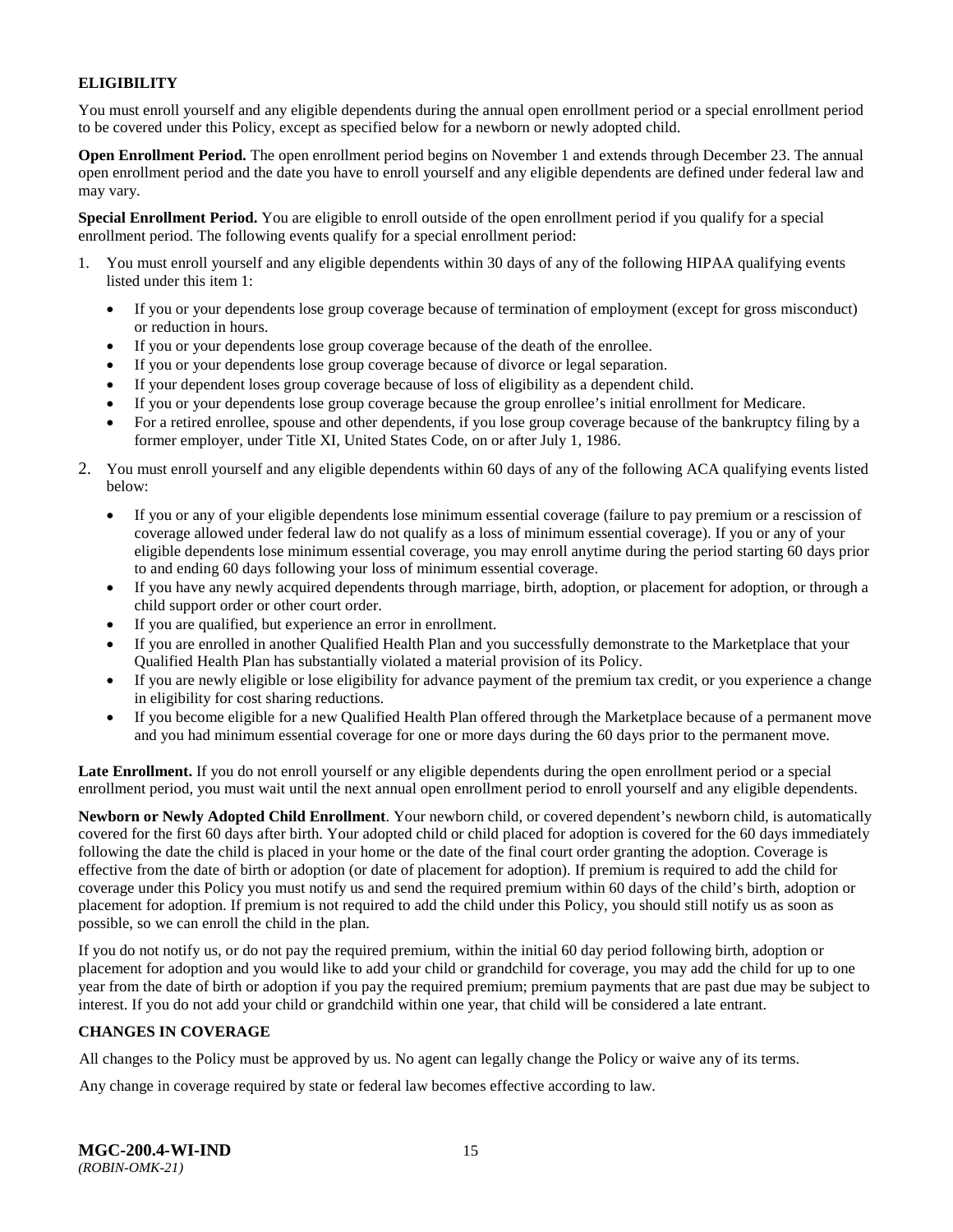# <span id="page-18-0"></span>**TERMINATION**

Termination of coverage for the enrollee constitutes automatic termination of coverage for all of the enrollee's enrolled dependents, unless otherwise specified by the enrollee.

### <span id="page-18-1"></span>**VOLUNTARY TERMINATION**

You may terminate this Policy at any time. Coverage for you and your enrolled dependents terminates on the date specified by you in writing, provided that you have given 14 days advance notice of termination. If you do not give 14 days advance notice of termination, coverage under this Policy will terminate 14 days following your request for termination. You cannot retroactively cancel this Policy.

Written notice must be sent to HealthPartners Insurance Company Attn.: Membership Accounting Department, 8170 33<sup>rd</sup> Avenue South, P.O. Box 1309, Minneapolis, MN 55440-1309.

### <span id="page-18-2"></span>**INVOLUNTARY TERMINATION**

We may terminate your coverage under this Policy if any of the following apply:

- If we no longer offer coverage in the individual market, subject to 180 days advance notice of termination.
- If we terminate a particular plan or product, subject to 90 days advance notice of termination. In this case, you would be able to select a different plan or product.
- If you move outside of our service area, subject to 31 days advance notice of termination.
- If an enrolled dependent no longer meets this Policy's definition of eligible dependent, coverage for that dependent terminates on the last day of the month in which the dependent's eligibility ceases.
- To the extent that a termination would be considered a rescission under state or federal law under the last bulleted item we are required to give you 30 days advance notice of termination.

We cannot renew your coverage with us if the following applies:

If we have knowledge that you are entitled to Medicare Part A or enrolled in Medicare Part B and renewal of individual coverage with us through a different policy or contract would duplicate benefits for which you are otherwise entitled, then any renewal of your individual coverage with us through a different policy or contract is prohibited by federal law and cannot be renewed.

### <span id="page-18-3"></span>**TERMINATION FOR CAUSE**

- The premium payment is due on or before the  $1<sup>st</sup>$  of each month that coverage is provided. There is a 10-day grace period during which to pay the required premium. Coverage under this Policy will continue in force during the grace period. If no payment is received by us within the 10-day grace period, coverage terminates retroactive to the paid through date.
- In the event of misstatements made by the applicant in the enrollment form for coverage under this Policy, no misstatement, except fraudulent misstatements, shall be used to void this Policy or deny a claim for benefits covered under this Policy for loss incurred or disability commencing after the expiration of the two year period beginning from the issue date of this Policy. No claim for loss incurred commencing after two years from the effective date of the Policy is reduced or denied on the ground that a disease or physical condition not excluded from benefits by name or specific description effective on the date of loss, has existed prior to the effective date of coverage under this Policy.

### <span id="page-18-4"></span>**CLAIMS PROVISIONS**

**Notice of Claims.** When a claim arises for services you have already received, you should notify us of the charges incurred in writing. This written notice of claim must be given within 20 days after any charges incurred, which are covered by this section, or as soon as reasonably possible. **Notice given to us by you or on behalf of you, at HealthPartners Insurance Company's principal office at 8170 33rd Avenue South, P.O. Box 1289, Minneapolis, MN 55440-1289, with information sufficient to identify you and the service, is deemed notice.**

**Claim Forms.** After receiving notice of claim, we will furnish a claim form for filing proof of loss. If this form is not received within 15 days after notice is given, you should submit written proof which documents the date and type of service, provider name and itemized charges, for which a claim is made.